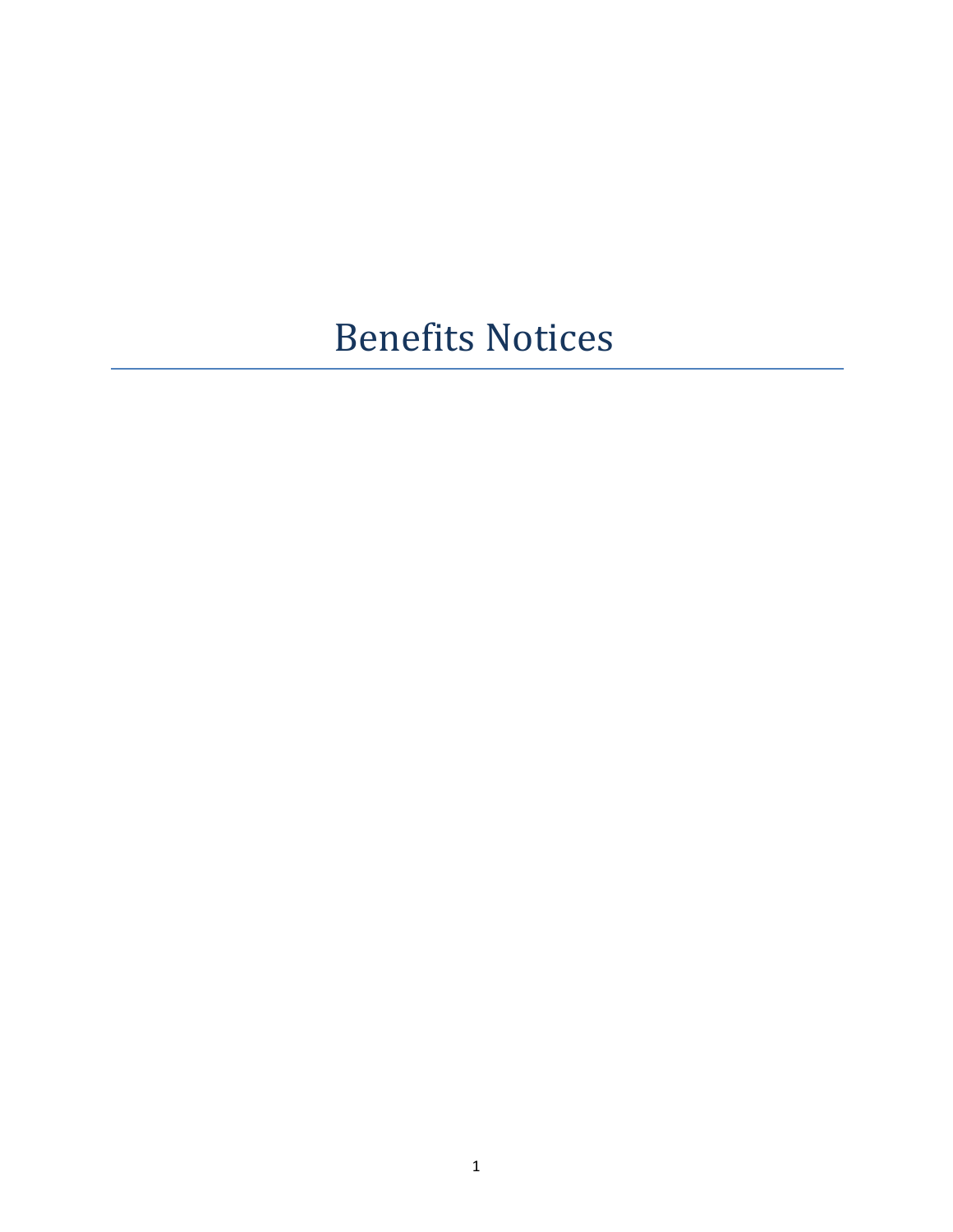## Health Insurance Exchange Notice

#### *For Employers Who Offer a Health Plan to Some or All Employees*

## New Health Insurance Marketplace Coverage Options and Your Health Coverage

## PART A:General Information

When key parts of the health care law took effect in 2014, there was a new way to buy health insurance: The Health Insurance Marketplace. To assist you as you evaluate options for you and your family, this notice provides some basic information about the new Marketplace and employment-based health coverage offered by your employer.

#### *What is the Health Insurance Marketplace?*

The Marketplace is designed to help you find health insurance that meets your needs and fits your budget. The Marketplace offers "one-stop shopping" to find and compare private health insurance options. You may also be eligible for a new kind of tax credit that lowers your monthly premium right away. Open enrollment for health insurance coverage through the Marketplace takes place Novmeber 1, 2019 - December 15, 2019.

#### *Can I Save Money on my Health Insurance Premiums in the Marketplace?*

You may qualify to save money and lower your monthly premium, but only if your employer does not offer coverage, or offers coverage that doesn't meet certain standards. The savings on your premium that you're eligible for depends on your household income.

#### *Does Employer Health Coverage Affect Eligibility for Premium Savings through the Marketplace?*

Yes. If you have an offer of health coverage from your employer that meets certain standards, you will not be eligible for a tax credit through the Marketplace and may wish to enroll in your employer's health plan. However, you may be eligible for a tax credit that lowers your monthly premium, or a reduction in certain cost-sharing if your employer does not offer coverage to you at all or does not offer coverage that meets certain standards. If the cost of a plan from your employer that would cover you (and not any other members of your family) is more than 9.5% of your household income for the year, or if the coverage your employer provides does not meet the "minimum value" standard set by the Affordable Care Act, you may be eligible for a tax credit. $1$ 

**Note:** If you purchase a health plan through the Marketplace instead of accepting health coverage offered by your employer, then you may lose the employer contribution (if any) to the employer-offered coverage. Also, this employer contribution -as well as your employee contribution to employer-offered coverage- is often excluded from income for Federal and State income tax purposes. Your payments for coverage through the Marketplace are made on an after-tax basis.

### How Can I Get More Information?

For more information about your coverage offered by your employer, please check your summary plan description or contact:

 $1$  An employer-sponsored health plan meets the "minimum value standard" if the plan's share of the total allowed benefit costs covered by the plan is no less than 60 percent of such costs.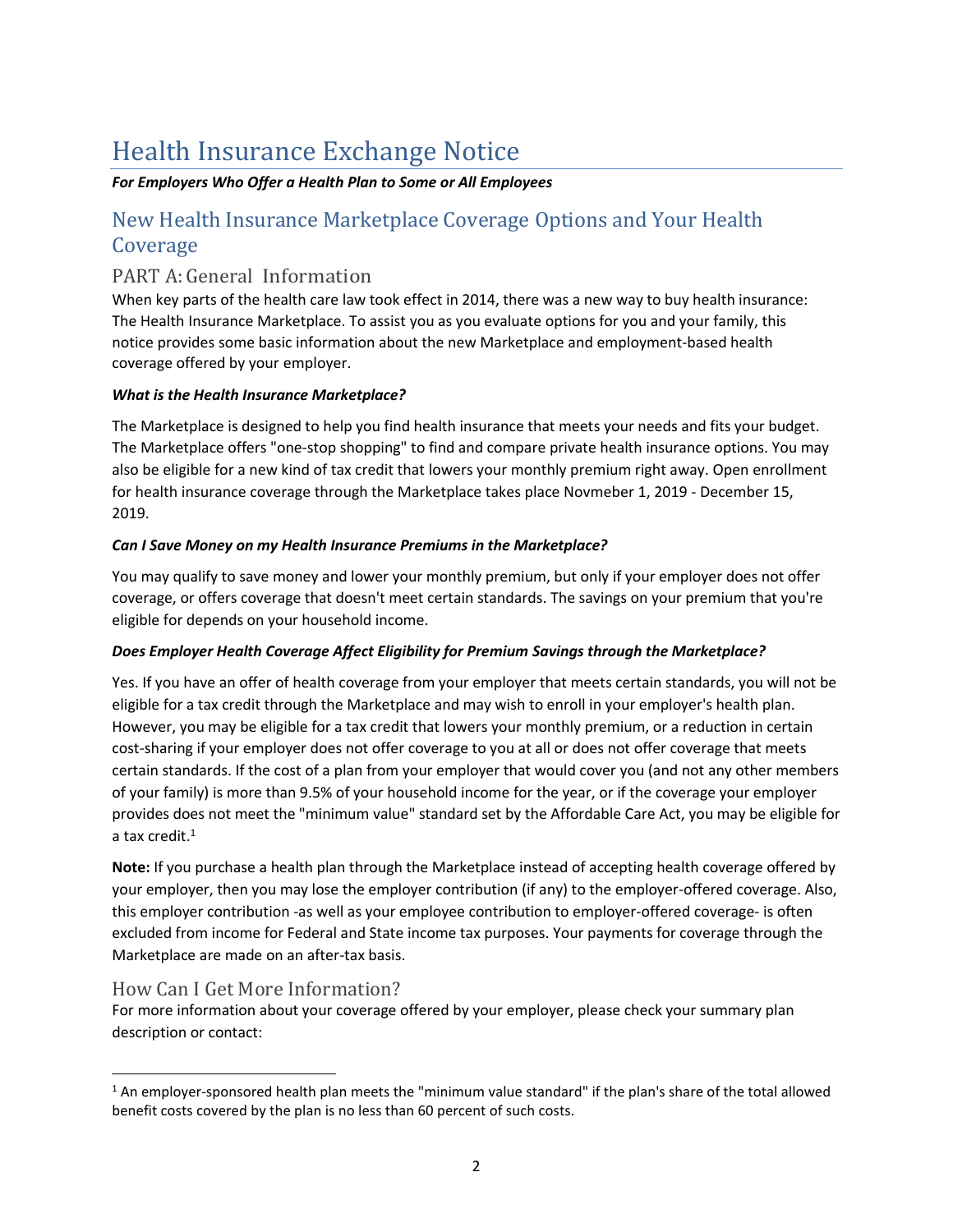Rose Thomason 400 SW 25th Avenue Mineral Wells, Texas 76087 (940) 328-6501 RThomason@ppgh.com

The Marketplace can help you evaluate your coverage options, including your eligibility for coverage through the Marketplace and its cost. Please visi[t HealthCare.gov f](http://www.healthcare.gov/)or more information, including an online application for health insurance coverage and contact information for a Health Insurance Marketplace in your area.

## PART B: Information About Health Coverage Offered by Your Employer

This section contains information about any health coverage offered by your employer. If you decide to complete an application for coverage in the Marketplace, you will be asked to provide this information. This information is numbered to correspond to the Marketplace application.

| 3. Employer name                                                                    | 4. Employer Identification Number (EIN) |             |
|-------------------------------------------------------------------------------------|-----------------------------------------|-------------|
| Palo Pinto General Hospital                                                         | 00-0000000                              |             |
| 5. Employer address                                                                 | 6. Employer phone number                |             |
| 400 SW 25th Avenue                                                                  | (940) 325-7891                          |             |
| 7. City                                                                             | 8. State                                | 9. ZIP code |
| <b>Mineral Wells</b>                                                                | Texas                                   | 76067       |
| 10. Who can we contact about employee health coverage at this job?<br>Rose Thomason |                                         |             |
| 11. Phone number<br>(940) 328-6501                                                  | 12. Email address<br>RThomason@ppgh.com |             |

Here is some basic information about health coverage offered by this employer:

- As your employer, we offer a health plan to:
	- $\overline{\mathbf{y}}$  All eligible employees.
- With respect to dependents:
	- $\boxtimes$  We do offer coverage. Eligible dependents are: See Plan Document

 $\boxtimes$  If checked, this coverage meets the minimum value standard, and the cost of this coverage to you is intended to be affordable, based on employee wages.

Note: Even if your employer intends your coverage to be affordable, you may still be eligible for a premium discount through the Marketplace. The Marketplace will use your household income, along with other factors, to determine whether you may be eligible for a premium discount. If, for example, your wages vary from week to week (perhaps you are an hourly employee or you work on a commission basis), if you are newly employed mid-year, or if you have other income losses, you may still qualify for a premium discount.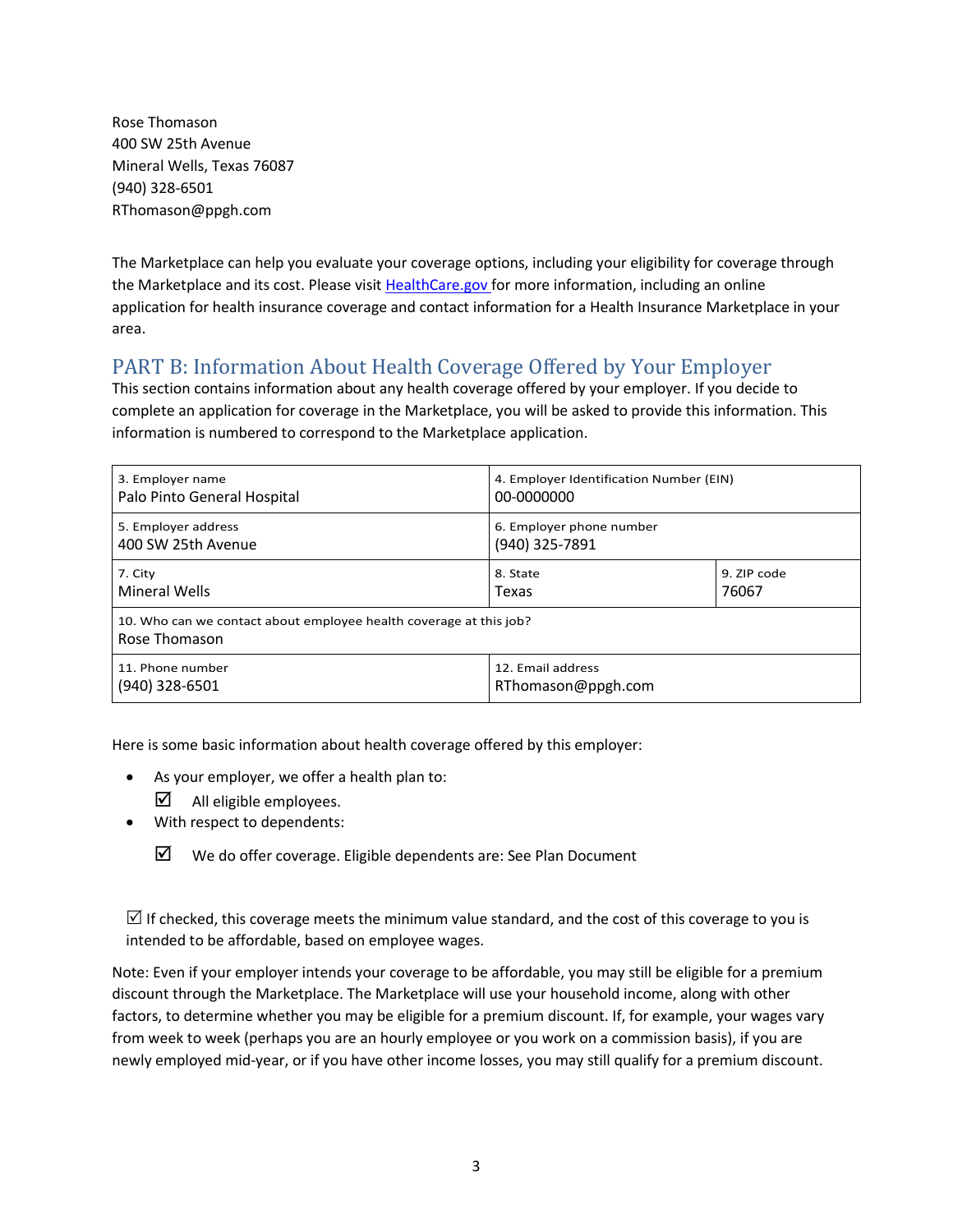## Aviso de Intercambio de Seguros de Salud

#### *Para los empleadores que ofrecen un plan de salud a algunos o a todos los empleados*

## Nuevas opciones de cobertura en el mercado de seguros médicos y su cobertura médica

## PARTE A: Información general

Cuando entraron en vigencia las partes clave de la ley de salud en el 2014, hubo una nueva forma de adquirir seguros médicos: a través del mercado de seguros médicos. A fin de ayudarle mientras evalua las opciones para usted y su familia, este aviso brinda información básica sobre el nuevo mercado y la cobertura médica basada en el empleo que brinda su empleador.

#### *¿Qué es el mercado de seguros médicos?*

El mercado está diseñado para ayudarle a encontrar un seguro médico que satisfaga sus necesidades y se ajuste a su presupuesto. El mercado ofrece opciones de compra en un solo sitio, para buscar y comparar opciones de seguros médicos privados. También es posible que sea elegible para un nuevo tipo de crédito tributario que reduce su prima mensual de inmediato. La inscripción abierta para cobertura de seguro de salud a través del Mercado se lleva a cabo del 1 de noviembre de 2019 al 15 de diciembre de 2019.

#### *¿Puedo ahorrar dinero en las primas del seguro médico que ofrece el mercado?*

Es posible que tenga la oportunidad de ahorrar dinero y reducir su prima mensual, pero solo si su empleador no ofrece cobertura médica u ofrece una cobertura que no cumple con determinadas normas. Los ahorros en la prima por la cual puede ser elegible dependen de los ingresos de su familia.

### *¿La cobertura médica del empleador afecta la elegibilidad para los ahorros en la prima a través del mercado?*

Sí. Si su empleador brinda cobertura médica que cumple con determinadas normas, no será elegible para un crédito tributario a través del mercado y es possible que desee inscribirse en el plan de salud de su empleador. No obstante, es posible que sea elegible para un crédito tributario que reduce la prima mensual o para una reducción en la cuota de los costos si su empleador no brinda cobertura o no brinda cobertura que cumple con determinadas normas. Si el costo del plan de su empleador que le brindaría cobertura a usted (y no, a los demás miembros de la familia) supera el 9.5 % del ingreso anual de su familia, o si la cobertura médica que brinda su empleador no cumple con la norma de "valor mínimo" establecida por la Ley del Cuidado de Salud a Bajo Precio (Affordable Care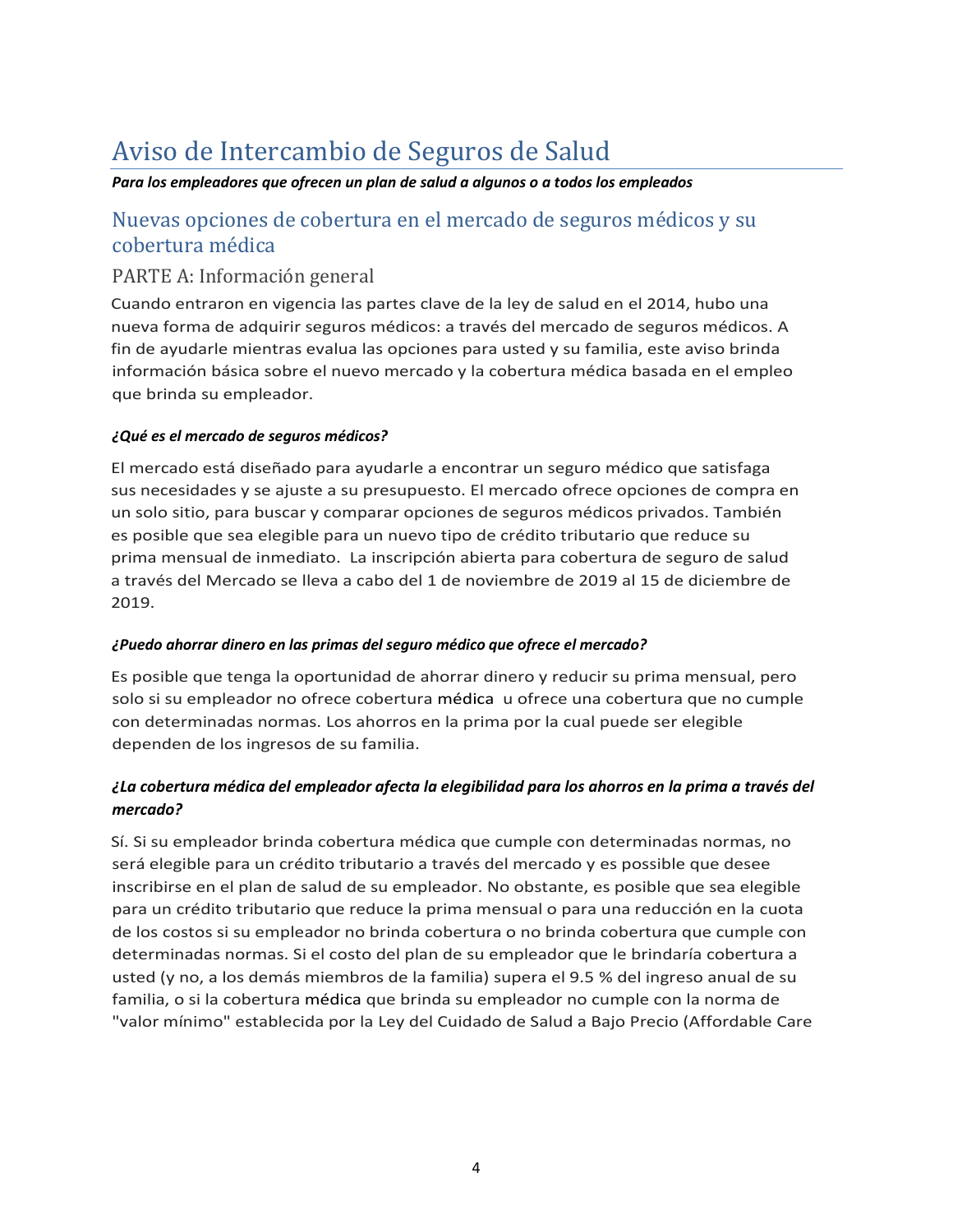Act o ACA, por sus siglas en inglés), es posible que sea elegible para un crédito tributario.†

**Nota:** Si adquiere un plan de salud a través del mercado en lugar de aceptar la cobertura médica que brinda su empleador, es posible que pierda las contribuciones (si las hay) que el empleador da para la cobertura médica que brinda. Además, las contribuciones del empleador (así como sus las contributions como empleado para la cobertura médica que brinda el empleador) a menudo se excluyen del ingreso sujeto impuesto federal y estatal. Los pagos para la cobertura médica a través del mercado se realizan después de impuestos.

### ¿Cómo puedo obtener más información?

Para obtener más información sobre la cobertura que brinda el empleador, consulte el resumen de la descripción del Plan o comuníquese con: Rose Thomason 400 SW 25th Avenue Mineral Wells, Texas 76087 (940) 328-6501 RThomason@ppgh.com

El mercado puede ayudarlo a evaluar sus opciones de cobertura, incluida su elegibilidad para la cobertura a través del mercado y sus costos. Visite **CuidadoDeSalud.gov** para obtener más información, incluida una solicitud en línea de cobertura de seguros médicos e información de contacto para un mercado de seguros médicos en su área.

## PARTE B: Información sobre la cobertura médica que brinda su empleador

Esta sección incluye información sobre la cobertura médica que brinda su empleador. Si decide completar una solicitud de cobertura médica en el mercado, deberá brindar esta información. Esta información está enumerada de forma tal que coincida con la solicitud del mercado.

| 3. Nombre del empleador<br>Palo Pinto General Hospital | 4. Número de identificación del empleador (EIN, por sus<br>siglas en inglés)<br>00-0000000 |                  |
|--------------------------------------------------------|--------------------------------------------------------------------------------------------|------------------|
| 5. Dirección del empleador                             | 6. Número de teléfono del empleador                                                        |                  |
| 400 SW 25th Avenue                                     | (940) 325-7891                                                                             |                  |
| 7. Ciudad                                              | 8. Estado                                                                                  | 9. Código postal |
| Mineral Wells                                          | Texas                                                                                      | 76067            |

<sup>†</sup> Un plan de salud patrocinado por el empleador cumple con la "norma de valor mínimo" si la participación del plan en los costos totales de beneficios permitidos cubiertos por el plan no es inferior al 60 por ciento de dichos costos.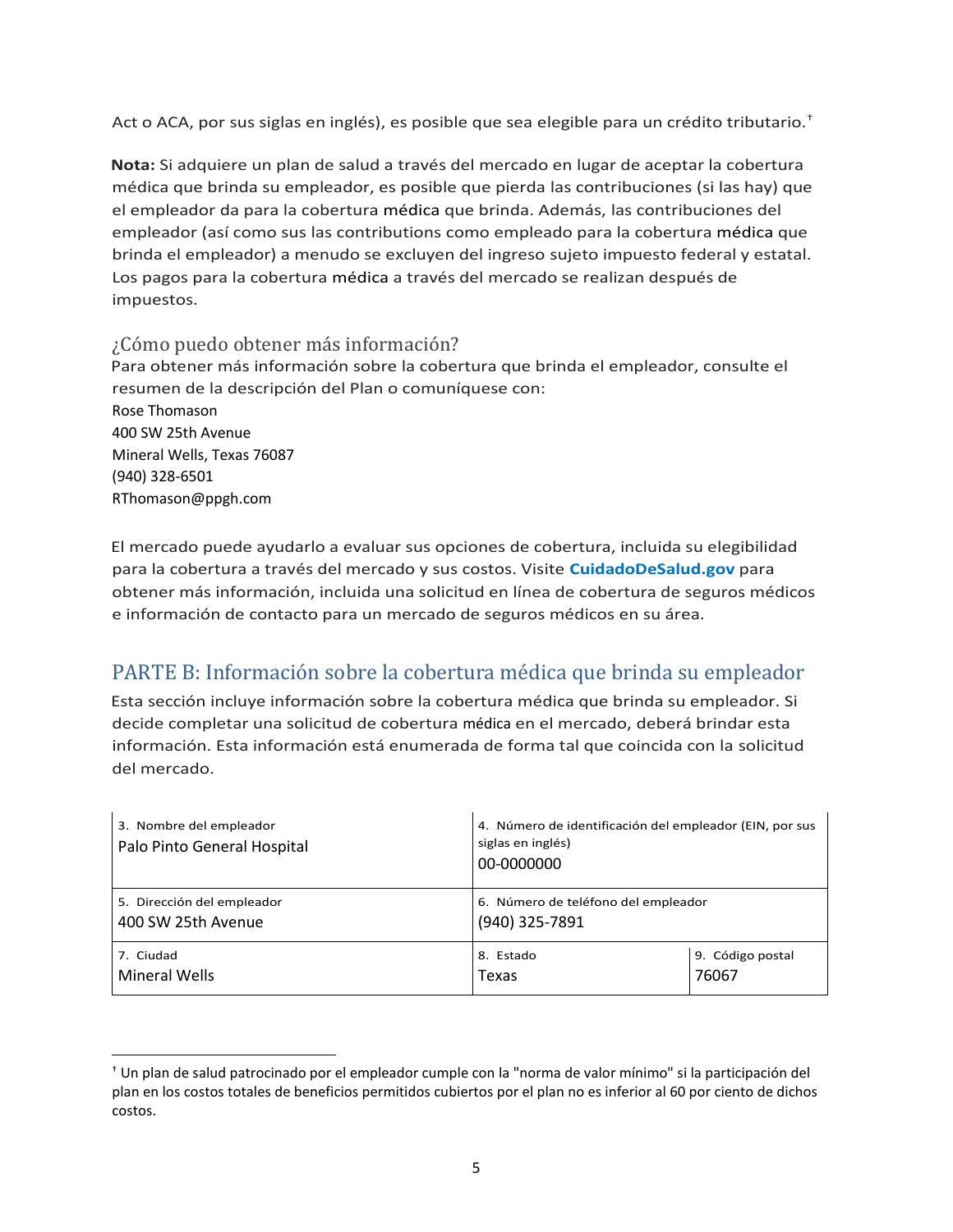10. ¿Con quién podemos comunicarnos en relación con la cobertura médica del empleado en este empleo? Rose Thomason

| 11. Número de teléfono (si difiere del que figura arriba)   12. D |      |
|-------------------------------------------------------------------|------|
| (940) 328-6501                                                    | RTho |

lirección de correo electrónico mason@ppgh.com

A continuación, encontrará información básica sobre la cobertura médica que brinda este empleador:

- Como su empleador, ofrecemos un plan de salud para los siguientes:
	- $\boxtimes$  Todos los empleados elegibles.
- En cuanto a los dependientes:

 $\boxtimes$  Sí ofrecemos cobertura médica. Los dependientes elegibles son los siguientes: See Plan Document

 $\boxtimes$  Si marca esta opción, esta cobertura médica cumple con la norma de valor mínimo. Asimismo, el costo de la cobertura se pretende que sea asequible para usted según los salarios de los empleados.

Nota: Incluso si el objetivo de su empleador es brindarle cobertura asequible, es posible que sea elegible para obtener un descuento en la prima a través del mercado. El mercado utilizará el ingreso de su grupo familiar, junto con otros factores, para determinar si es elegible para recibir un descuento en la prima. Si, por ejemplo, sus salarios varían de una semana a la otra (tal vez es un empleado por hora o trabaja con comisiones), si fue contratado recientemente a mitad de año o si tiene otras pérdidas de ingreso, aún así es posible que reúna los requisitos para recibir un descuento en la prima.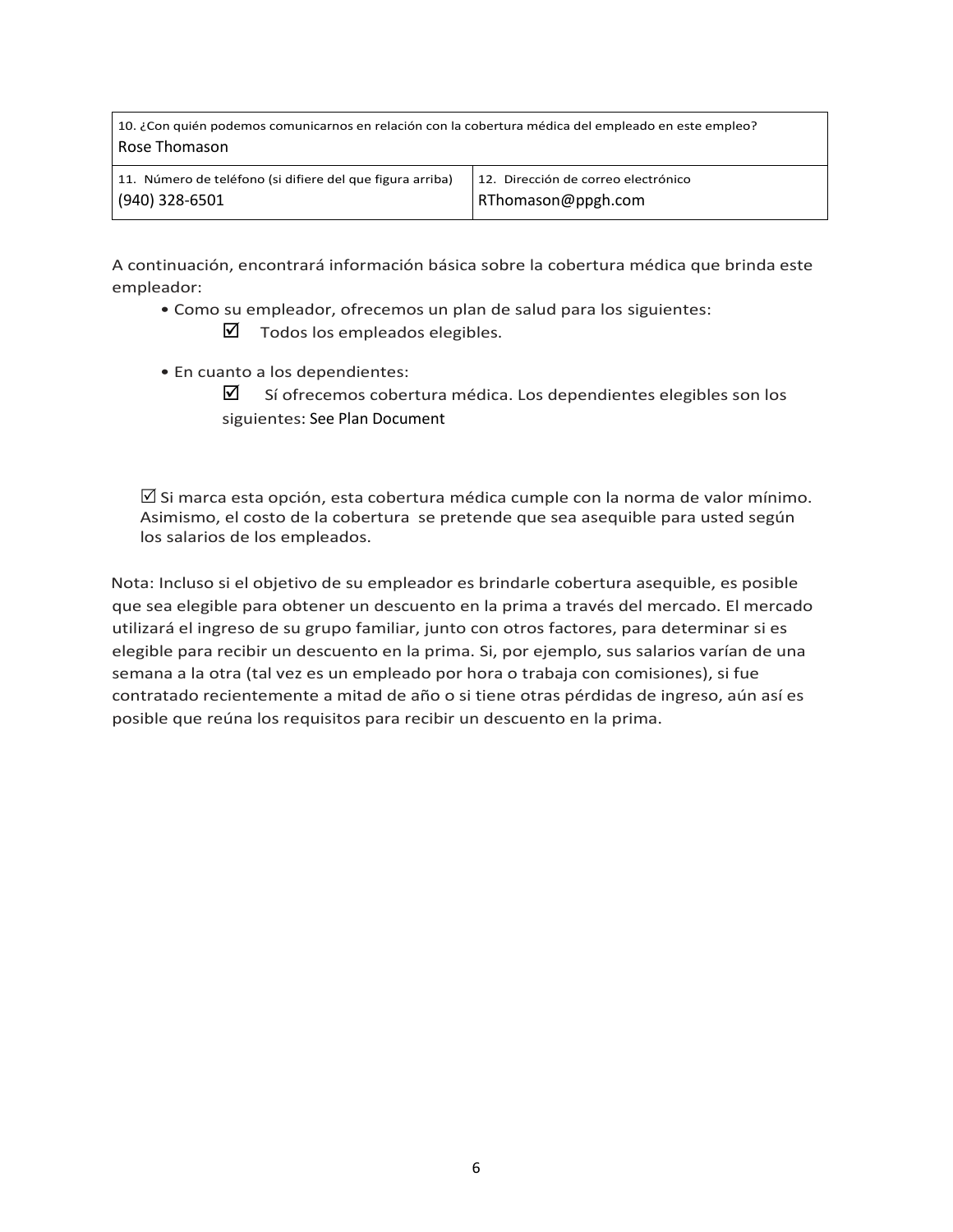## Notice of Special Enrollment Rights

If you are declining enrollment for yourself or your dependents (including your spouse) because of other health insurance or group health plan coverage, you may be able to enroll yourself and your dependents in this plan if you or your dependents lose eligibility for that other coverage (or if the employer stops contributing toward your or your dependents' other coverage). However, you must request enrollment within 30 days after your or your dependents' other coverage ends (or after the employer stops contributing toward the other coverage).

If you have a new dependent as a result of marriage, birth, adoption, or placement for adoption, you may be able to enroll yourself and your dependents. However, you must request enrollment within 30 days after the marriage, birth, adoption, or placement for adoption.

If you or your dependent(s) lose coverage under a state Children's Health Insurance Program (CHIP) or Medicaid, you may be able to enroll yourself and your dependents. However, you must request enrollment within 60 days after the loss of CHIP or Medicaid coverage.

If you or your dependent(s) become eligible to receive premium assistance under a state CHIP or Medicaid, you may be able to enroll yourself and your dependents. However, you must request enrollment within 60 days of the determination of eligibility for premium assistance from state CHIP or Medicaid.

To request special enrollment or obtain more information, contact Rose Thomason at 400 SW 25th Avenue, Mineral Wells, Texas 76087, (940) 328-6501, RThomason@ppgh.com.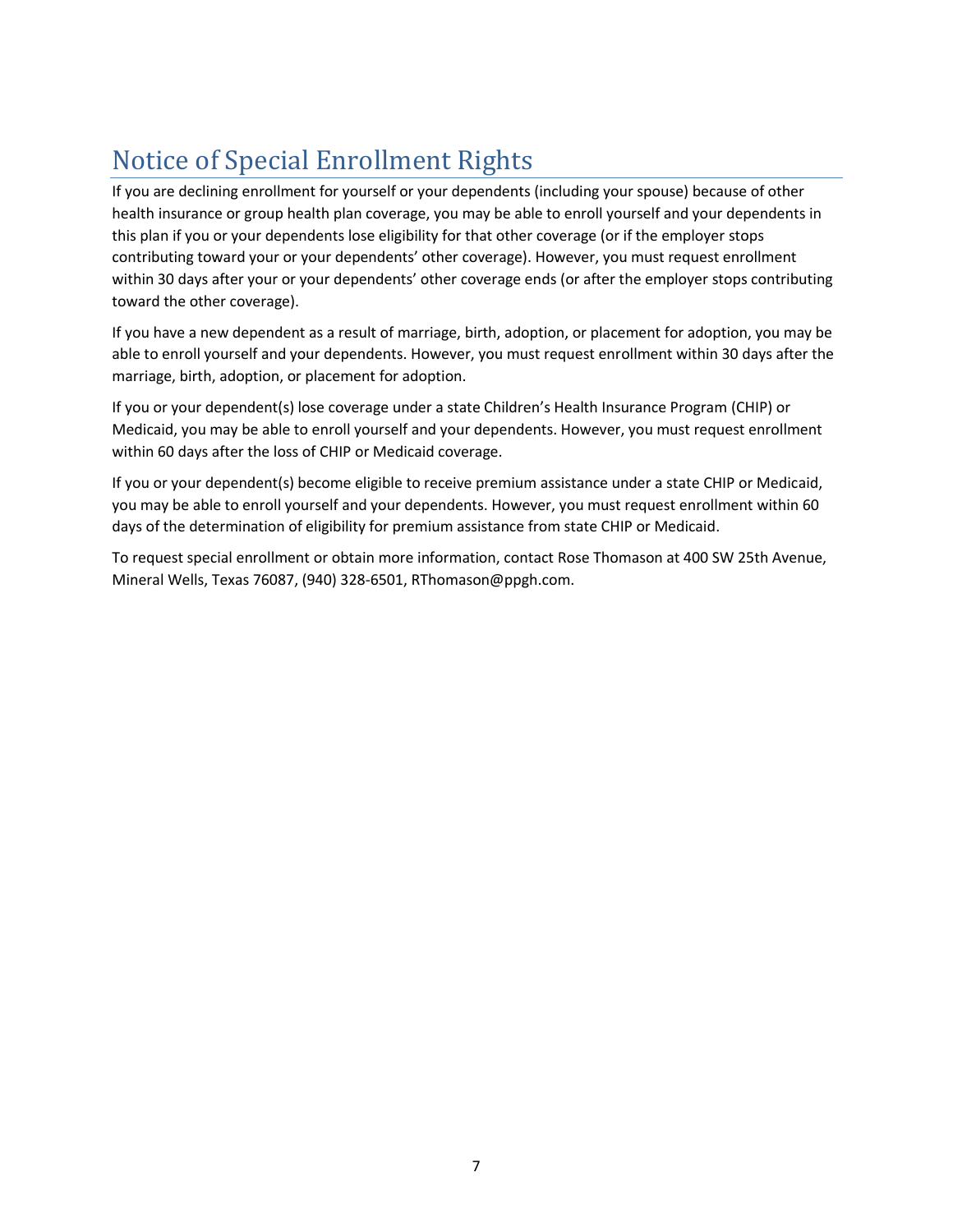## Women's Health and Cancer Rights Act (WHCRA) Notices

## Enrollment Notice

If you have had or are going to have a mastectomy, you may be entitled to certain benefits under the Women's Health and Cancer Rights Act of 1998 (WHCRA). For individuals receiving mastectomy-related benefits, coverage will be provided in a manner determined in consultation with the attending physician and the patient, for:

- All stages of reconstruction of the breast on which the mastectomy was performed;
- Surgery and reconstruction of the other breast to produce a symmetrical appearance;
- Prostheses; and
- Treatment of physical complications of the mastectomy, including lymphedema.

These benefits will be provided subject to the same deductibles and coinsurance applicable to other medical and surgical benefits provided under this plan. Therefore, the following deductibles and coinsurance apply: \$See plan document deductible (in-network) and see plan document% coinsurance (in-network). If you would like more information on WHCRA benefits, call your plan administrator at (940) 328-6501.

## Annual Notice

Do you know that your plan, as required by the Women's Health and Cancer Rights Act of 1998, provides benefits for mastectomy-related services including all stages of reconstruction and surgery to achieve symmetry between the breasts, prostheses, and complications resulting from a mastectomy, including lymphedema? Call your plan administrator at (940) 328-6501 for more information.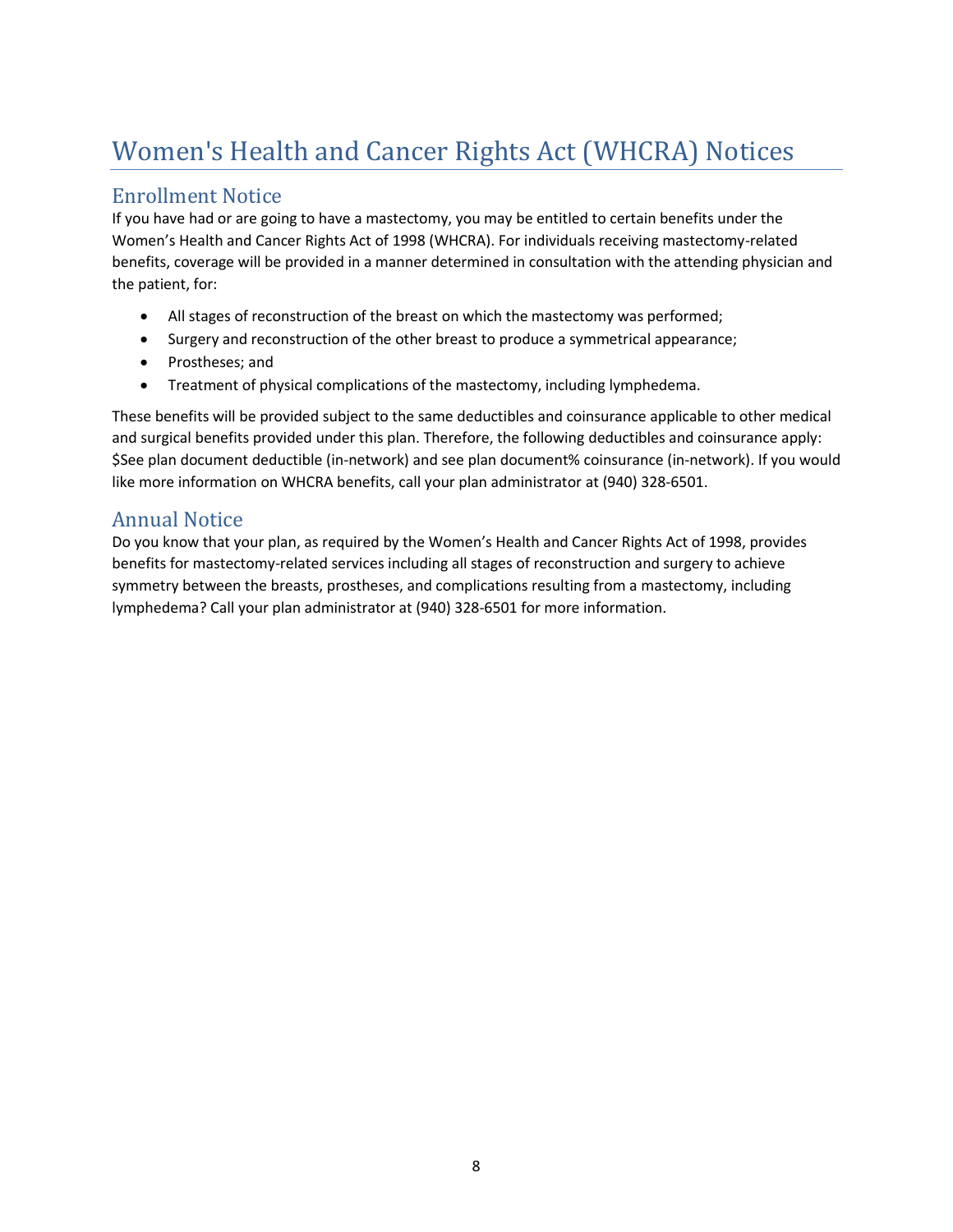## Mental Health Parity and Addiction Equity Act (MHPAEA) Disclosure

The Mental Health Parity and Addiction Equity Act of 2008 generally requires group health plans and health insurance issuers to ensure that financial requirements (such as co-pays and deductibles) and treatment limitations (such as annual visit limits) applicable to mental health or substance use disorder benefits are no more restrictive than the predominant requirements or limitations applied to substantially all medical/surgical benefits. For information regarding the criteria for medical necessity determinations made under the Palo Pinto General Hospital Welfare Benefit Plan with respect to mental health or substance use disorder benefits, please contact your plan administrator at (940) 328-6501.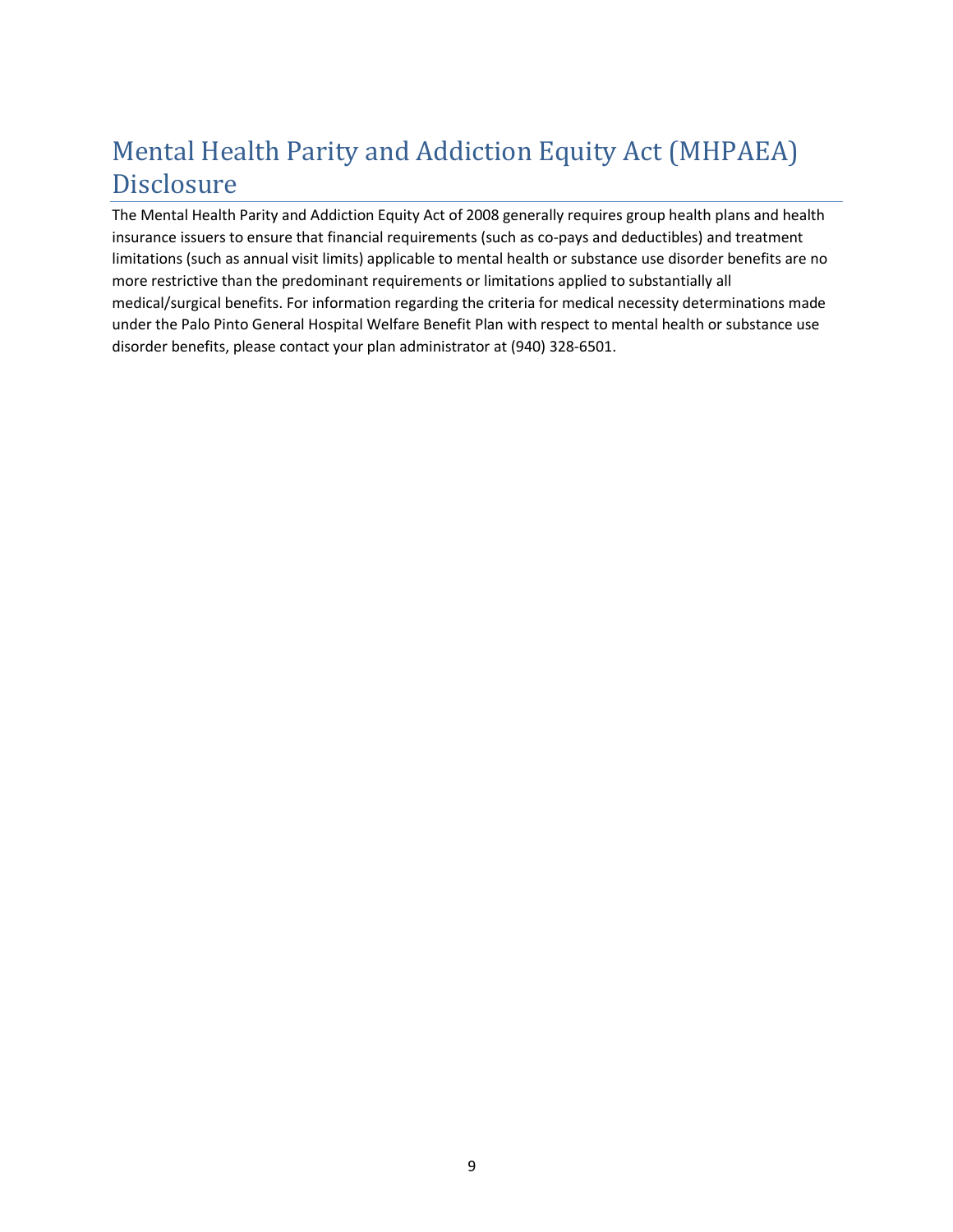## Employer's Children's Health Insurance Program (CHIP) Notice

#### **Premium Assistance Under Medicaid and the Children's Health Insurance Program (CHIP)**

If you or your children are eligible for Medicaid or CHIP and you're eligible for health coverage from your employer, your state may have a premium assistance program that can help pay for coverage, using funds from their Medicaid or CHIP programs. If you or your children aren't eligible for Medicaid or CHIP, you won't be eligible for these premium assistance programs but you may be able to buy individual insurance coverage through the Health Insurance Marketplace. For more information, visi[t www.healthcare.gov.](http://www.healthcare.gov/)

If you or your dependents are already enrolled in Medicaid or CHIP and you live in a State listed below, contact your State Medicaid or CHIP office to find out if premium assistance is available.

If you or your dependents are NOT currently enrolled in Medicaid or CHIP, and you think you or any of your dependents might be eligible for either of these programs, contact your State Medicaid or CHIP office or dial **1-877- KIDS NOW** o[r www.insurekidsnow.gov](http://www.insurekidsnow.gov/) to find out how to apply. If you qualify, ask your state if it has a program that might help you pay the premiums for an employer-sponsored plan.

If you or your dependents are eligible for premium assistance under Medicaid or CHIP, as well as eligible under your employer plan, your employer must allow you to enroll in your employer plan if you aren't already enrolled. This is called a "special enrollment" opportunity, and **you must request coverage within 60 days of being determined eligible for premium assistance**. If you have questions about enrolling in your employer plan, contact the Department of Labor a[t www.askebsa.dol.gov](http://www.askebsa.dol.gov/) or call **1-866-444-EBSA (3272)**.

**You may be eligible for assistance paying your employer health plan premiums. The following list of states is current as of July 31, 2019. Contact your State for more information on eligibility —**

| <b>TEXAS - Medicaid</b>           |
|-----------------------------------|
| Website: http://gethipptexas.com/ |
| Phone: 1-800-440-0493             |

[To see if any other states have added a premium as](http://dhss.alaska.gov/dpa/Pages/medicaid/default.aspx)sistance program since July 31, 2019, or for more information on special enrollment rights, contact either:

**U.S. Department of Labor**  Employee Benefits Security Administration www.dol.gov/agencies/ebsa 1-866-444-EBSA (3272)

**U.S. Department of Health and Human Services** 

Centers for Medicare & Medicaid Services www.cms.hhs.gov 1-877-267-2323, Menu Option 4, Ext. 61565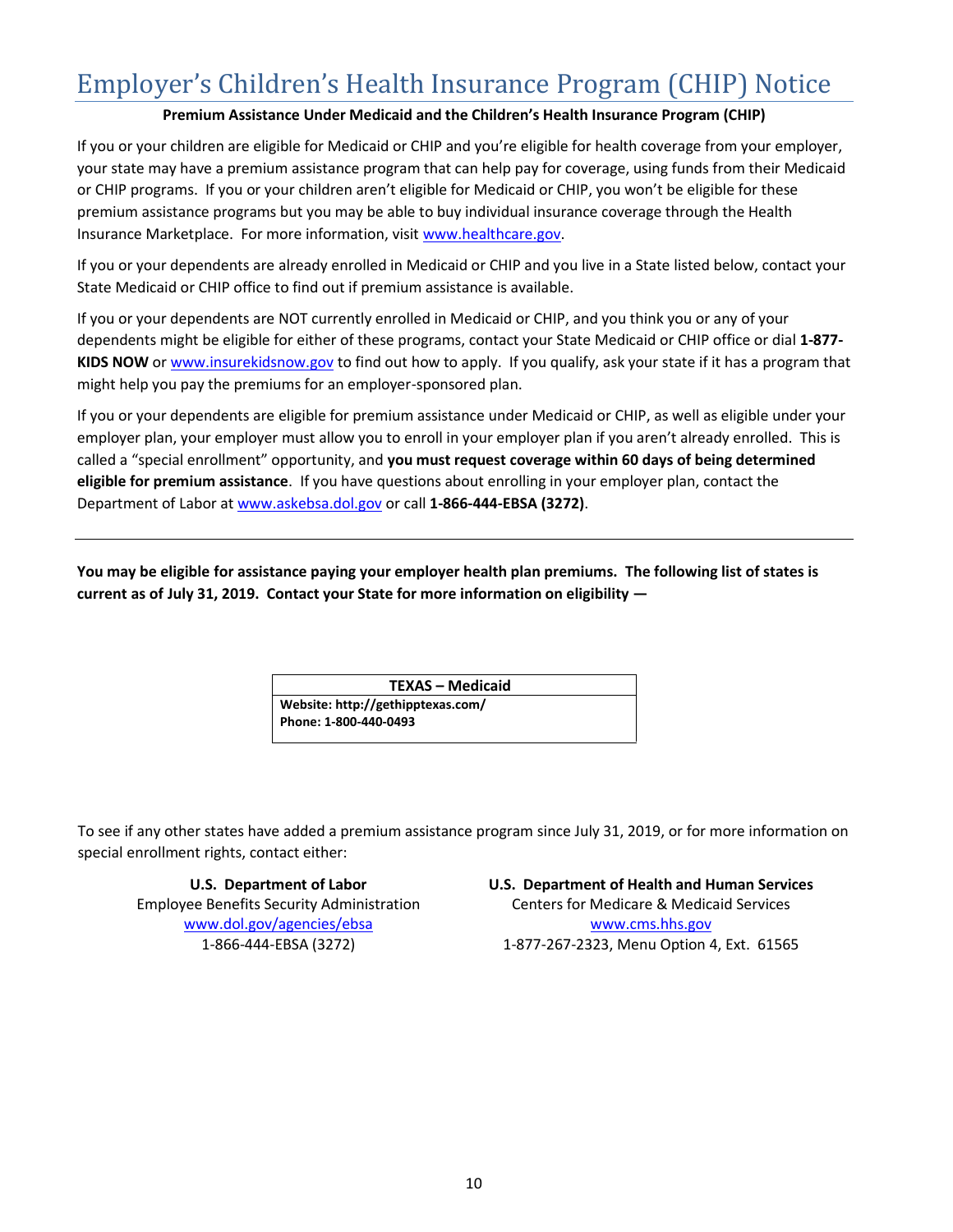## Programa de Seguro de Salud para Ninos del Empleador (CHIP)

#### **Asistencia con las primas bajo Medicaid y el Programa de Seguro de Salud para Menores (CHIP)**

Si usted o sus hijos son elegibles para Medicaid o CHIP y usted es elegible para cobertura médica de su empleador, su estado puede tener un programa de asistencia con las primas que puede ayudar a pagar por la cobertura, utilizando fondos de sus programas Medicaid o CHIP. Si usted o sus hijos no son elegibles para Medicaid o CHIP, usted no será elegible para estos programas de asistencia con las primas, pero es probable que pueda comprar cobertura de seguro inividual a través del mercado de seguros médicos. Para obtener más información, visite [www.healthcare.gov.](http://www.healthcare.gov/)

Si usted o sus dependientes ya están inscritos en Medicaid o CHIP y usted vive en uno de los estados enumerados a continuación, comuníquese con la oficina de Medicaid o CHIP de su estado para saber si hay asistencia con primas disponible.

Si usted o sus dependientes NO están inscritos actualmente en Medicaid o CHIP, y usted cree que usted o cualquiera de sus dependientes puede ser elegible para cualquiera de estos programas, comuníquese con la oficina de Medicaid o CHIP de su estado, llame al **1-877-KIDS NOW** o visit[e www.insurekidsnow.gov](http://www.insurekidsnow.gov/) para información sobre como presentar su solicitud. Si usted es elegible, pregunte a su estado si tiene un programa que pueda ayudarle a pagar las primas de un plan patrocinado por el empleador.

Si usted o sus dependientes son elegibles para asistencia con primas bajo Medicaid o CHIP, y también son elegibles bajo el plan de su empleador, su empleador debe permitirle inscribirse en el plan de su empleador, si usted aún no está inscrito. Esto se llama oportunidad de "inscripción especial", y **usted debe solicitar la cobertura dentro de los 60 días de haberse determinado que usted es elegible para la asistencia con las primas**. Si tiene preguntas sobre la inscripción en el plan de su empleador, comuníquese con el Departamento del Trabajo electrónicamente a través de [www.askebsa.dol.gov](http://www.askebsa.dol.gov/) o llame al servicio telefónico gratuito **1-866-444- EBSA (3272)**.

**Puede ser elegible para recibir asistencia para pagar las primas del plan de salud de su empleador. La siguiente es una lista de estados actualizada al 31 de julio de 2019. Comuníquese con su estado para obtener más información sobre la elegibilidad** 

| <b>TEXAS - Medicaid</b>               |
|---------------------------------------|
| Sitio web: http://pontehipptexas.com/ |
| Teléfono: 1-800-440-0493              |

Para saber si otros est[ados han agregado el programa de a](mailto:CustomerService@MyAKHIPP.com)sistencia [con primas desde el 31 de julio de 2019, o](https://www.colorado.gov/pacific/hcpf/child-health-plan-plus)  [para obtener más información sobre derechos de inscrip](http://dhss.alaska.gov/dpa/Pages/medicaid/default.aspx)ción [especial, comuníq](https://www.colorado.gov/pacific/hcpf/child-health-plan-plus)uese con alguno de los siguientes:

**Departamento del Trabajo de EE.UU.**  Administración de Seguridad de Beneficios de los Empleados www.dol.gov/agencies/ebsa [1-866-444-EBSA \(3272\)](http://flmedicaidtplrecovery.com/hipp/) 

**Departamento de Salud y Servicios Humanos de EE.UU.** Centros para Servicios de Medicare y Medicaid www.cms.hhs.gov 1-877-267-2323, [opción de menú 4, Ext. 61565](https://mn.gov/dhs/people-we-serve/seniors/health-care/health-care-programs/programs-and-services/other-insurance.hsp)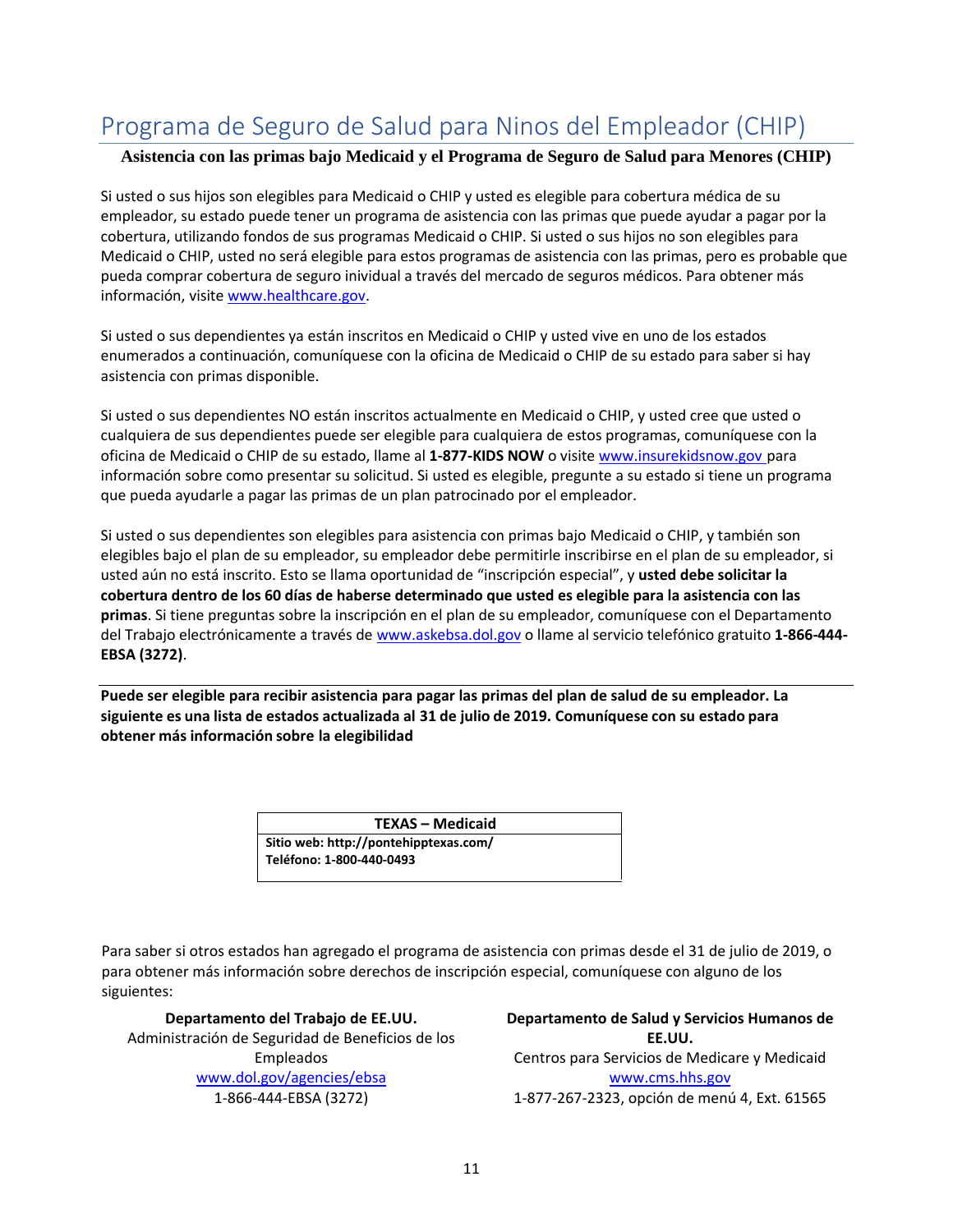## Newborns' and Mothers' Health Protection Act Notice

Group health plans and health insurance issuers generally may not, under Federal law, restrict benefits for any hospital length of stay in connection with childbirth for the mother or newborn child to less than 48 hours following a vaginal delivery, or less than 96 hours following a cesarean section. However, Federal law generally does not prohibit the mother's or newborn's attending provider, after consulting with the mother, from discharging the mother or her newborn earlier than 48 hours (or 96 hours as applicable). In any case, plans and issuers may not, under Federal law, require that a provider obtain authorization from the plan or the insurance issuer for prescribing a length of stay not in excess of 48 hours (or 96 hours).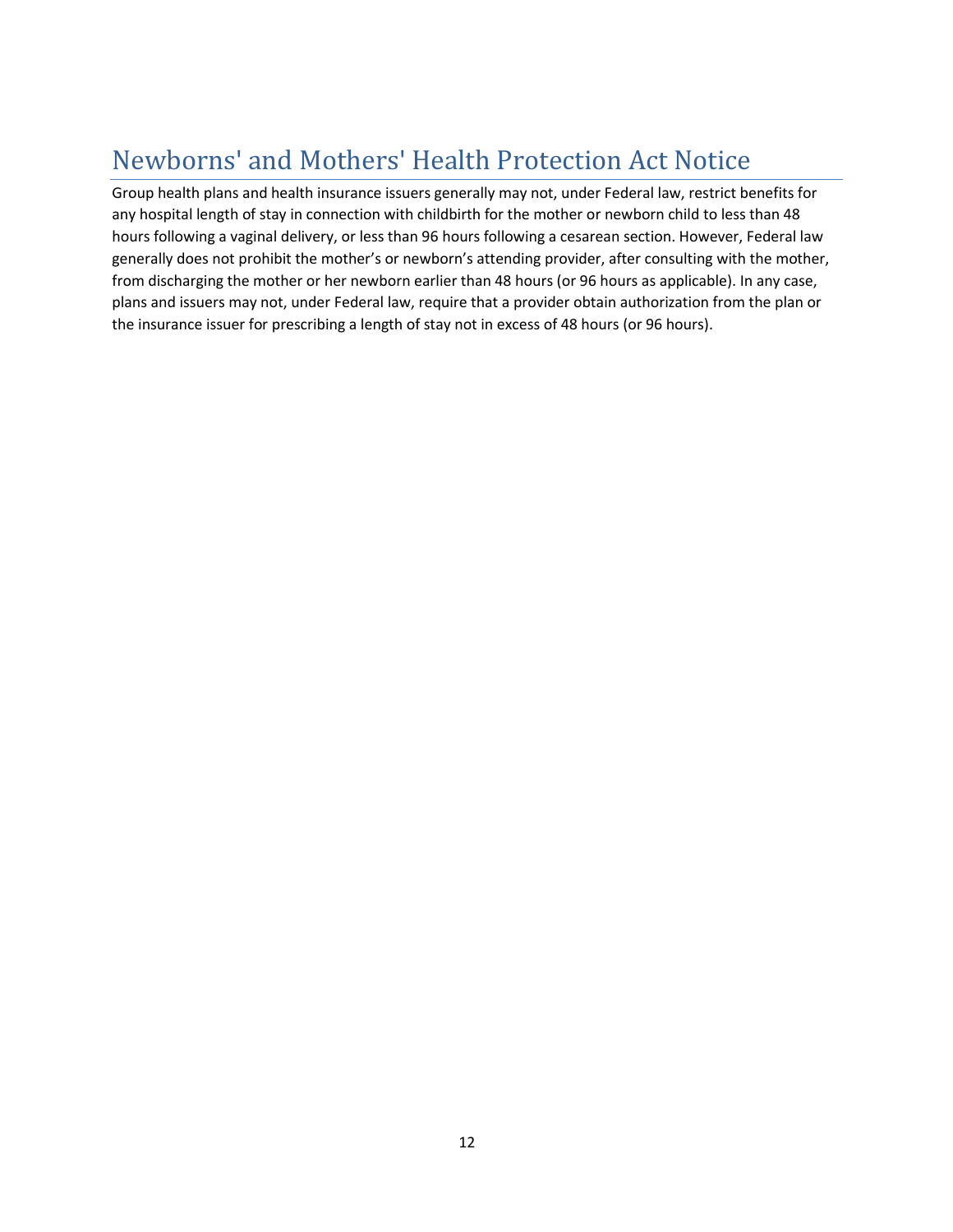## Medicare Part D Creditable Coverage Notice

## Important Notice from Palo Pinto General Hospital About Your Prescription Drug Coverage and Medicare

Please read this notice carefully and keep it where you can find it. This notice has information about your current prescription drug coverage with Palo Pinto General Hospital and about your options under Medicare's prescription drug coverage. This information can help you decide whether or not you want to join a Medicare drug plan. If you are considering joining, you should compare your current coverage, including which drugs are covered at what cost, with the coverage and costs of the plans offering Medicare prescription drug coverage in your area. Information about where you can get help to make decisions about your prescription drug coverage is at the end of this notice.

There are two important things you need to know about your current coverage and Medicare's prescription drug coverage:

- 1. Medicare prescription drug coverage became available in 2006 to everyone with Medicare. You can get this coverage if you join a Medicare Prescription Drug Plan or join a Medicare Advantage Plan (like an HMO or PPO) that offers prescription drug coverage. All Medicare drug plans provide at least a standard level of coverage set by Medicare. Some plans may also offer more coverage for a higher monthly premium.
- 2. Palo Pinto General Hospital has determined that the prescription drug coverage offered by the Palo Pinto General Hospital Welfare Benefit Plan is, on average for all plan participants, expected to pay out as much as standard Medicare prescription drug coverage pays and is therefore considered Creditable Coverage. Because your existing coverage is Creditable Coverage, you can keep this coverage and not pay a higher premium (a penalty) if you later decide to join a Medicare drug plan.

## When Can You Join a Medicare Drug Plan?

You can join a Medicare drug plan when you first become eligible for Medicare and each year from October  $15^{\text{th}}$  to December 7<sup>th</sup>.

However, if you lose your current creditable prescription drug coverage, through no fault of your own, you will also be eligible for a two (2) month Special Enrollment Period (SEP) to join a Medicare drug plan.

## What Happens to Your Current Coverage If You Decide to Join a Medicare Drug Plan?

If you decide to join a Medicare drug plan, your current Palo Pinto General Hospital coverage will not be affected. Plan participants can keep their prescription drug coverage under the group health plan if they select Medicare Part D prescription drug coverage. If they select Medicare Part D prescription drug coverage, the group health plan prescription drug coverage will coordinate with the Medicare Part D prescription drug coverage.

If you do decide to join a Medicare drug plan and drop your current Palo Pinto General Hospital coverage, be aware that you and your dependents will be able to get this coverage back.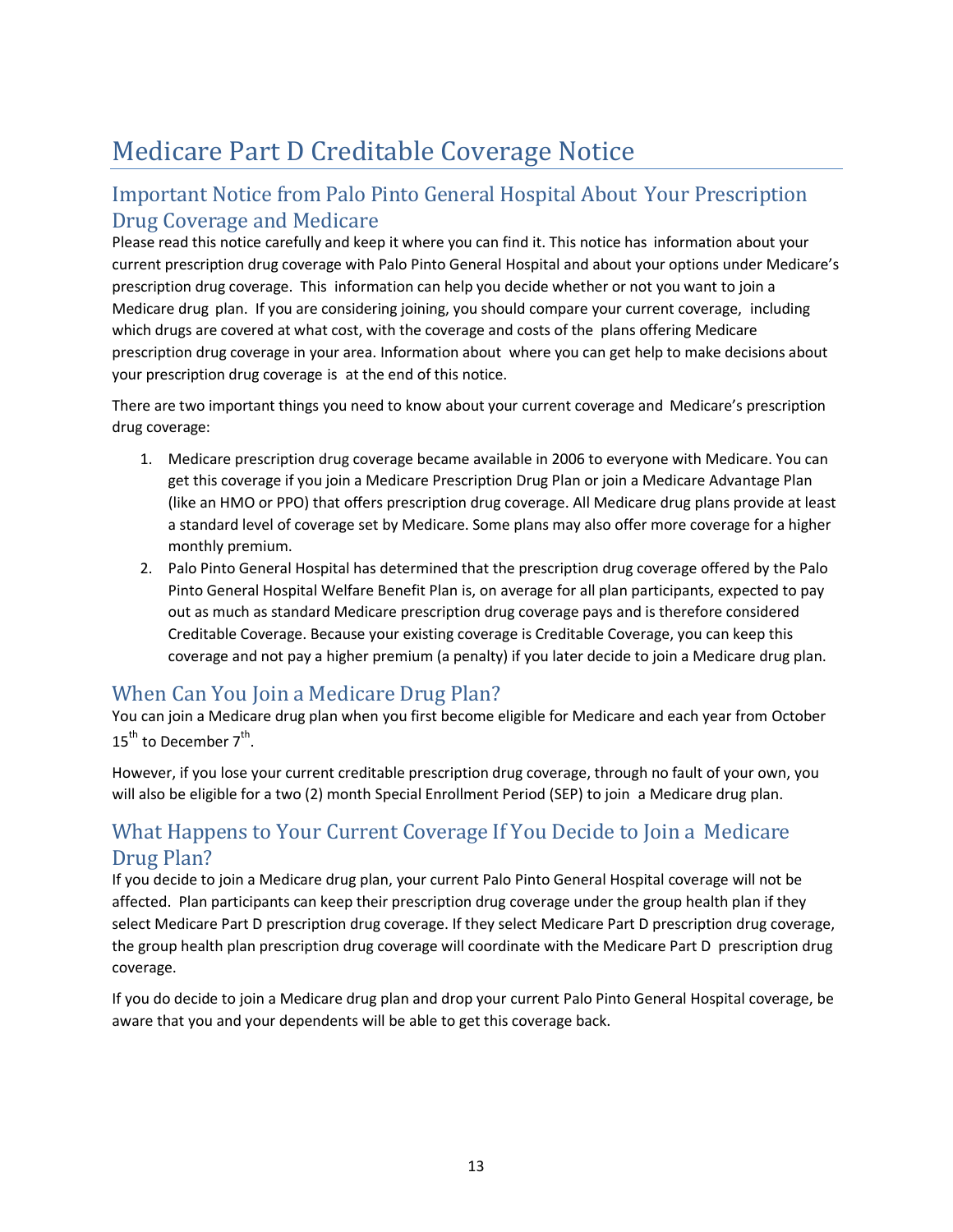## When Will You Pay a Higher Premium (Penalty) to Join a Medicare Drug Plan?

You should also know that if you drop or lose your current coverage with Palo Pinto General Hospital and don't join a Medicare drug plan within 63 continuous days after your current coverage ends, you may pay a higher premium (a penalty) to join a Medicare drug plan later.

If you go 63 continuous days or longer without creditable prescription drug coverage, your monthly premium may go up by at least 1% of the Medicare base beneficiary premium per month for every month that you did not have that coverage. For example, if you go nineteen months without creditable coverage, your premium may consistently be at least 19% higher than the Medicare base beneficiary premium. You may have to pay this higher premium (a penalty) as long as you have Medicare prescription drug coverage. In addition, you may have to wait until the following October to join.

## For More Information About This Notice or Your Current Prescription Drug Coverage

Contact the person listed below for further information call Rose Thomason at (940) 328-6501. NOTE: You'll get this notice each year. You will also get it before the next period you can join a Medicare drug plan, and if this coverage through Palo Pinto General Hospital changes. You also may request a copy of this notice at any time.

## For More Information About Your Options Under Medicare Prescription Drug Coverage…

More detailed information about Medicare plans that offer prescription drug coverage is in the "Medicare & You" handbook. You'll get a copy of the handbook in the mail every year from Medicare. You may also be contacted directly by Medicare drug plans.

For more information about Medicare prescription drug coverage:

- Visit [www.medicare.gov](http://www.medicare.gov/)
- Call your State Health Insurance Assistance Program (see the inside back cover of your copy of the "Medicare & You" handbook for their telephone number) for personalized help
- Call 1-800-MEDICARE (1-800-633-4227). TTY users should call 1-877-486-2048.

If you have limited income and resources, extra help paying for Medicare prescription drug coverage is available. For information about this extra help, visit Social Security on the web at [www.socialsecurity.gov,](http://www.socialsecurity.gov/) or call them at 1-800-772-1213 (TTY 1-800-325-0778).

**Remember: Keep this Creditable Coverage notice. If you decide to join one of the Medicare drug plans, you may be required to provide a copy of this notice when you join to show whether or not you have maintained creditable coverage and, therefore, whether or not you are required to pay a higher premium (a penalty).**

| Date:                                                     | 10/17/2019                                         |  |  |
|-----------------------------------------------------------|----------------------------------------------------|--|--|
|                                                           | Name of Entity/Sender: Palo Pinto General Hospital |  |  |
| Contact--Position/Office: Rose Thomason, Chief HR Officer |                                                    |  |  |
| Address:                                                  | 400 SW 25th Avenue Mineral Wells, Texas 76087      |  |  |
| Phone Number:                                             | (940) 328-6501                                     |  |  |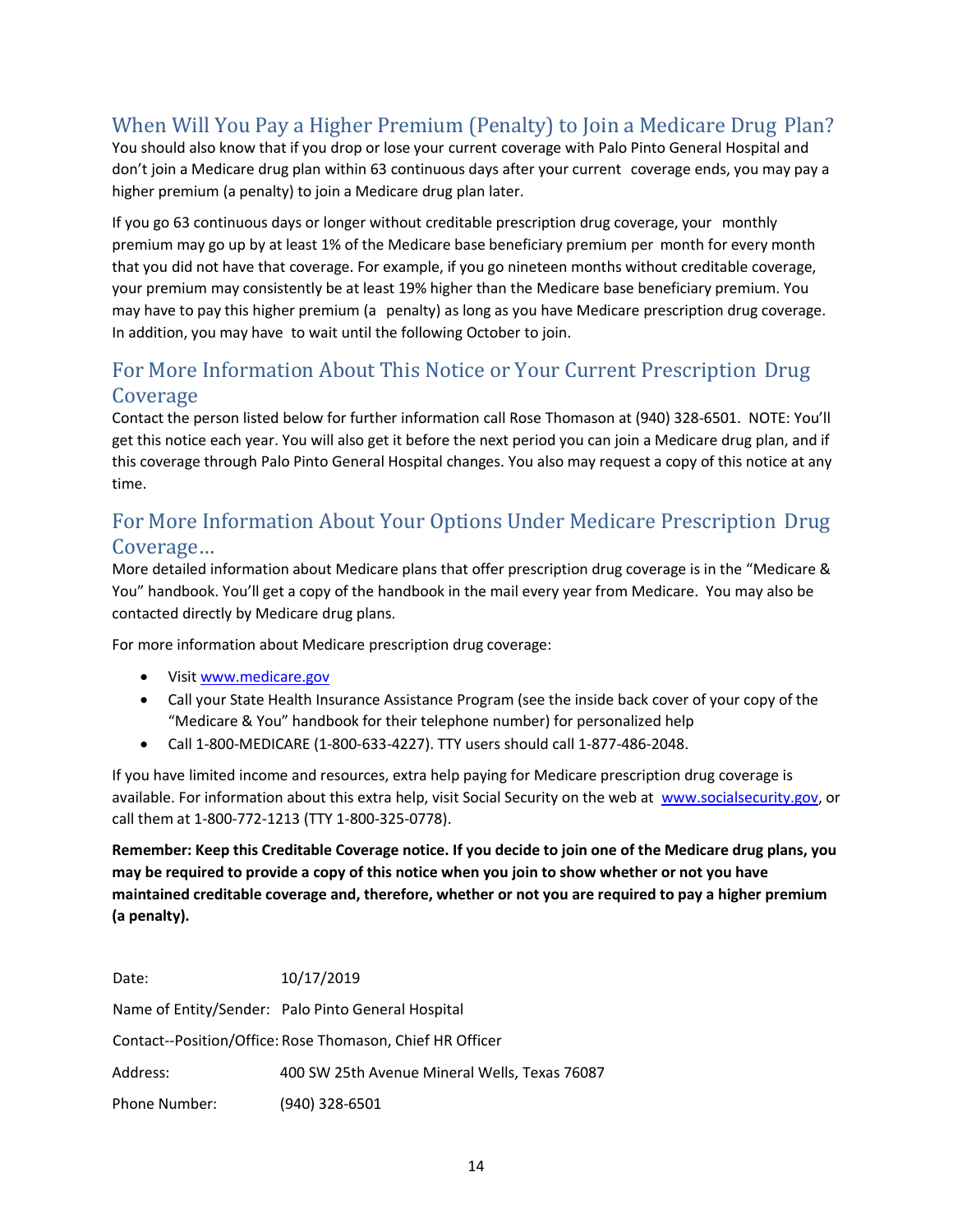## Genetic Information Nondiscrimination Act (GINA) **Disclosures**

## Genetic Information Nondiscrimination Act of 2008

The Genetic Information Nondiscrimination Act of 2008 ("GINA") protects employees against discrimination based on their genetic information. Unless otherwise permitted, your Employer may not request or require any genetic information from you or your family members.

The Genetic Information Nondiscrimination Act of 2008 (GINA) prohibits employers and other entities covered by GINA Title II from requesting or requiring genetic information of an individual or family member of the individual, except as specifically allowed by this law. To comply with this law, we are asking that you not provide any genetic information when responding to this request for medical information. "Genetic information," as defined by GINA, includes an individual's family medical history, the results of an individual's or family member's genetic tests, the fact that an individual or an individual's family member sought or received genetic services, and genetic information of a fetus carried by an individual or an individual's family member or an embryo lawfully held by an individual or family member receiving assistive reproductive services.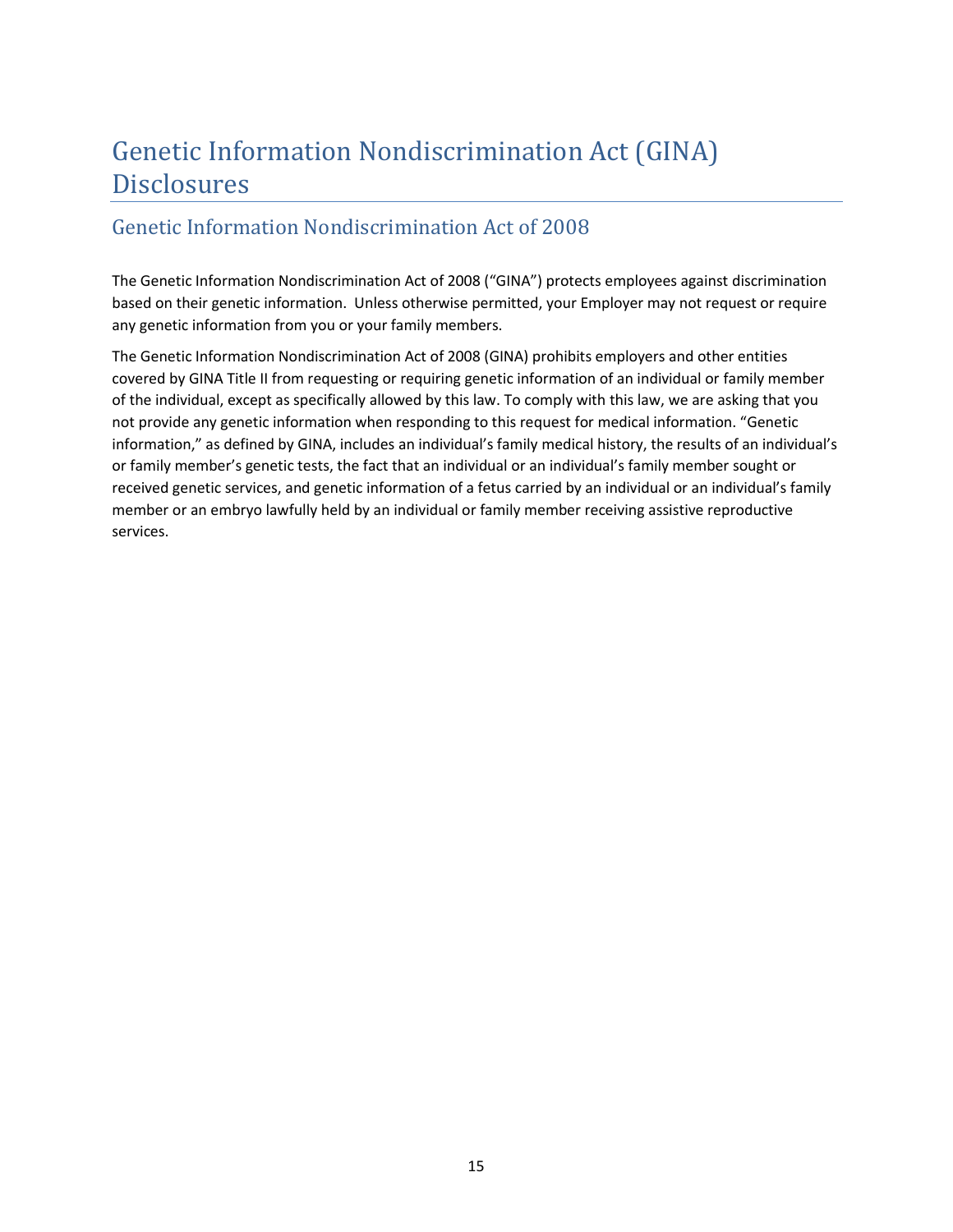## General Notice of COBRA Rights

*(For use by single-employer group health plans)*

## Continuation Coverage Rights Under COBRA

### Introduction

You're getting this notice because you recently gained coverage under a group health plan (the Plan). This notice has important information about your right to COBRA continuation coverage, which is a temporary extension of coverage under the Plan. **This notice explains COBRA continuation coverage, when it may become available to you and your family, and what you need to do to protect your right to get it.** When you become eligible for COBRA, you may also become eligible for other coverage options that may cost less than COBRA continuation coverage.

The right to COBRA continuation coverage was created by a federal law, the Consolidated Omnibus Budget Reconciliation Act of 1985 (COBRA). COBRA continuation coverage can become available to you and other members of your family when group health coverage would otherwise end. For more information about your rights and obligations under the Plan and under federal law, you should review the Plan's Summary Plan Description or contact the Plan Administrator.

**You may have other options available to you when you lose group health coverage.** For example, you may be eligible to buy an individual plan through the Health Insurance Marketplace. By enrolling in coverage through the Marketplace, you may qualify for lower costs on your monthly premiums and lower out-ofpocket costs. Additionally, you may qualify for a 30-day special enrollment period for another group health plan for which you are eligible (such as a spouse's plan), even if that plan generally doesn't accept late enrollees.

#### What is COBRA continuation coverage?

COBRA continuation coverage is a continuation of Plan coverage when it would otherwise end because of a life event. This is also called a "qualifying event." Specific qualifying events are listed later in this notice. After a qualifying event, COBRA continuation coverage must be offered to each person who is a "qualified beneficiary." You, your spouse, and your dependent children could become qualified beneficiaries if coverage under the Plan is lost because of the qualifying event. Under the Plan, qualified beneficiaries who elect COBRA continuation coverage must pay for COBRA continuation coverage.

If you're an employee, you'll become a qualified beneficiary if you lose your coverage under the Plan because of the following qualifying events:

- Your hours of employment are reduced, or
- Your employment ends for any reason other than your gross misconduct.

If you're the spouse of an employee, you'll become a qualified beneficiary if you lose your coverage under the Plan because of the following qualifying events:

- Your spouse dies;
- Your spouse's hours of employment are reduced;
- Your spouse's employment ends for any reason other than his or her gross misconduct;
- Your spouse becomes entitled to Medicare benefits (under Part A, Part B, or both); or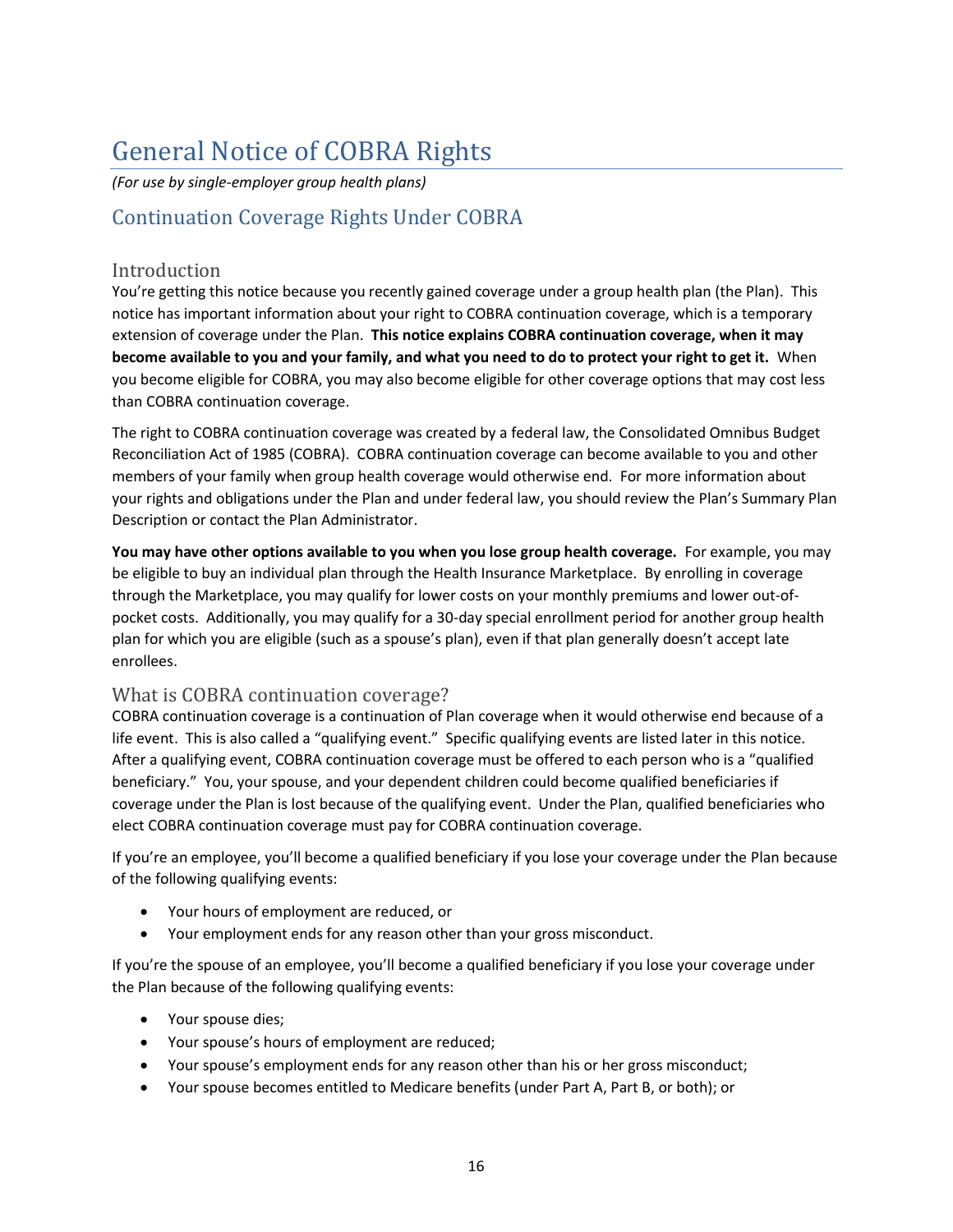• You become divorced or legally separated from your spouse.

Your dependent children will become qualified beneficiaries if they lose coverage under the Plan because of the following qualifying events:

- The parent-employee dies;
- The parent-employee's hours of employment are reduced;
- The parent-employee's employment ends for any reason other than his or her gross misconduct;
- The parent-employee becomes entitled to Medicare benefits (Part A, Part B, or both);
- The parents become divorced or legally separated; or
- The child stops being eligible for coverage under the Plan as a "dependent child."

#### When is COBRA continuation coverage available?

The Plan will offer COBRA continuation coverage to qualified beneficiaries only after the Plan Administrator has been notified that a qualifying event has occurred. The employer must notify the Plan Administrator of the following qualifying events:

- The end of employment or reduction of hours of employment;
- Death of the employee;
- The employee's becoming entitled to Medicare benefits (under Part A, Part B, or both).

**For all other qualifying events (divorce or legal separation of the employee and spouse or a dependent child's losing eligibility for coverage as a dependent child), you must notify the Plan Administrator within 60 days after the qualifying event occurs. You must provide this notice to:** 

**Rose Thomason Chief HR Officer 400 SW 25th Avenue Mineral Wells, Texas 76087 (940) 328-6501 RThomason@ppgh.com** 

#### How is COBRA continuation coverage provided?

Once the Plan Administrator receives notice that a qualifying event has occurred, COBRA continuation coverage will be offered to each of the qualified beneficiaries. Each qualified beneficiary will have an independent right to elect COBRA continuation coverage. Covered employees may elect COBRA continuation coverage on behalf of their spouses, and parents may elect COBRA continuation coverage on behalf of their children.

COBRA continuation coverage is a temporary continuation of coverage that generally lasts for 18 months due to employment termination or reduction of hours of work. Certain qualifying events, or a second qualifying event during the initial period of coverage, may permit a beneficiary to receive a maximum of 36 months of coverage.

There are also ways in which this 18-month period of COBRA continuation coverage can be extended:

#### Disability extension of 18-month period of COBRA continuation coverage If you or anyone in your family covered under the Plan is determined by Social Security to be disabled and you notify the Plan Administrator in a timely fashion, you and your entire family may be entitled to get up to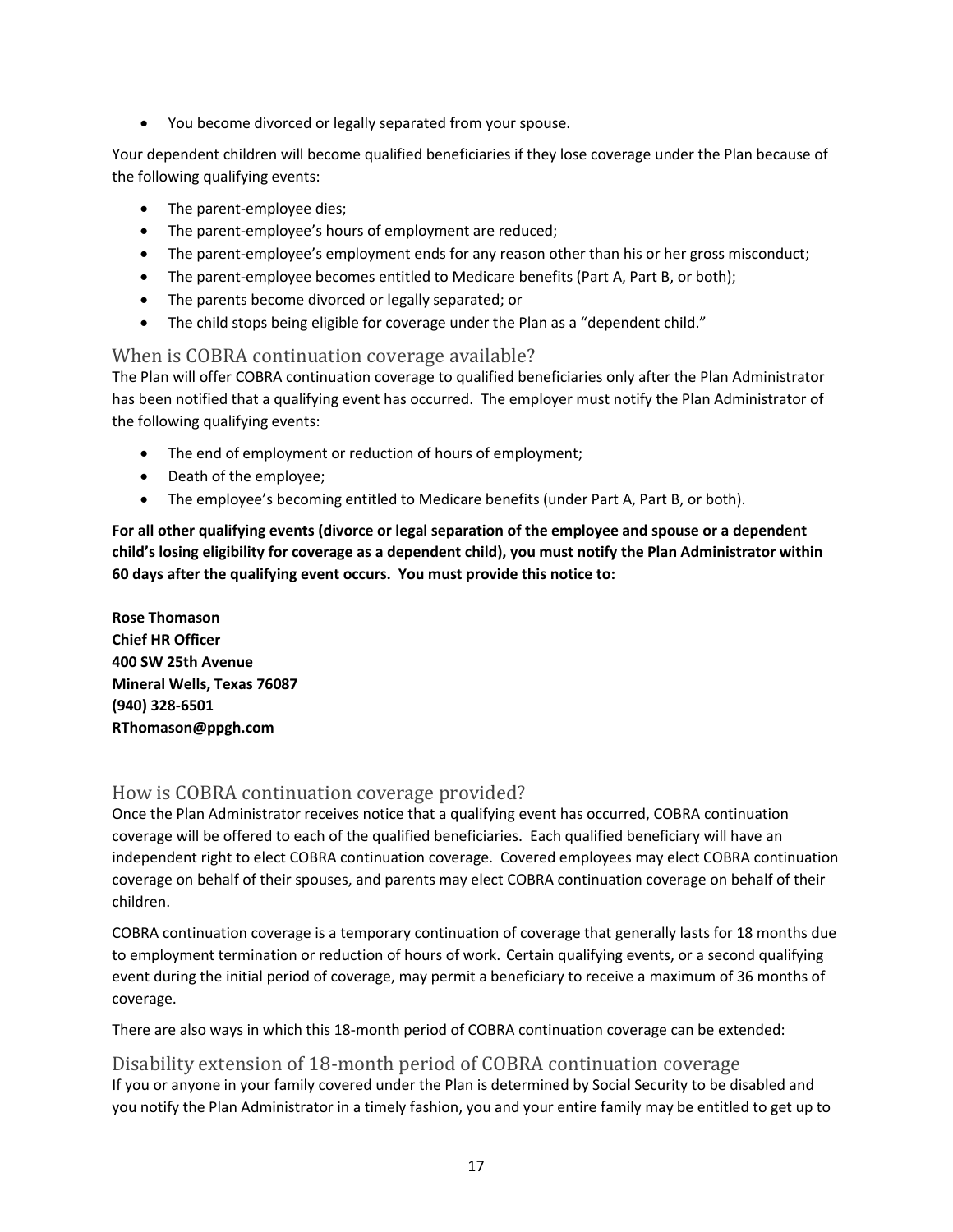an additional 11 months of COBRA continuation coverage, for a maximum of 29 months. The disability would have to have started at some time before the 60th day of COBRA continuation coverage and must last at least until the end of the 18-month period of COBRA continuation coverage.

Second qualifying event extension of 18-month period of continuation coverage If your family experiences another qualifying event during the 18 months of COBRA continuation coverage, the spouse and dependent children in your family can get up to 18 additional months of COBRA continuation coverage, for a maximum of 36 months, if the Plan is properly notified about the second qualifying event. This extension may be available to the spouse and any dependent children getting COBRA continuation coverage if the employee or former employee dies; becomes entitled to Medicare benefits (under Part A, Part B, or both); gets divorced or legally separated; or if the dependent child stops being eligible under the Plan as a dependent child. This extension is only available if the second qualifying event would have caused the spouse or dependent child to lose coverage under the Plan had the first qualifying event not occurred.

### Are there other coverage options besides COBRA Continuation Coverage?

Yes. Instead of enrolling in COBRA continuation coverage, there may be other coverage options for you and your family through the Health Insurance Marketplace, Medicaid, or other group health plan coverage options (such as a spouse's plan) through what is called a "special enrollment period." Some of these options may cost less than COBRA continuation coverage. You can learn more about many of these options at [www.healthcare.gov.](http://www.healthcare.gov/)

### If you have questions

Questions concerning your Plan or your COBRA continuation coverage rights should be addressed to the contact or contacts identified below. For more information about your rights under the Employee Retirement Income Security Act (ERISA), including COBRA, the Patient Protection and Affordable Care Act, and other laws affecting group health plans, contact the nearest Regional or District Office of the U.S. Department of Labor's Employee Benefits Security Administration (EBSA) in your area or visit www.dol.gov/ebsa. (Addresses and phone numbers of Regional and District EBSA Offices are available through EBSA's website.) For more information about the Marketplace, visit [www.healthcare.gov.](http://www.healthcare.gov/)

### Keep your Plan informed of address changes

To protect your family's rights, let the Plan Administrator know about any changes in the addresses of family members.You should also keep a copy, for your records, of any notices you send to the Plan Administrator.

#### Plan contact information

Palo Pinto General Hospital Welfare Benefit Plan Rose Thomason 400 SW 25th Avenue Mineral Wells, Texas 76087 (940) 328-6501 RThomason@ppgh.com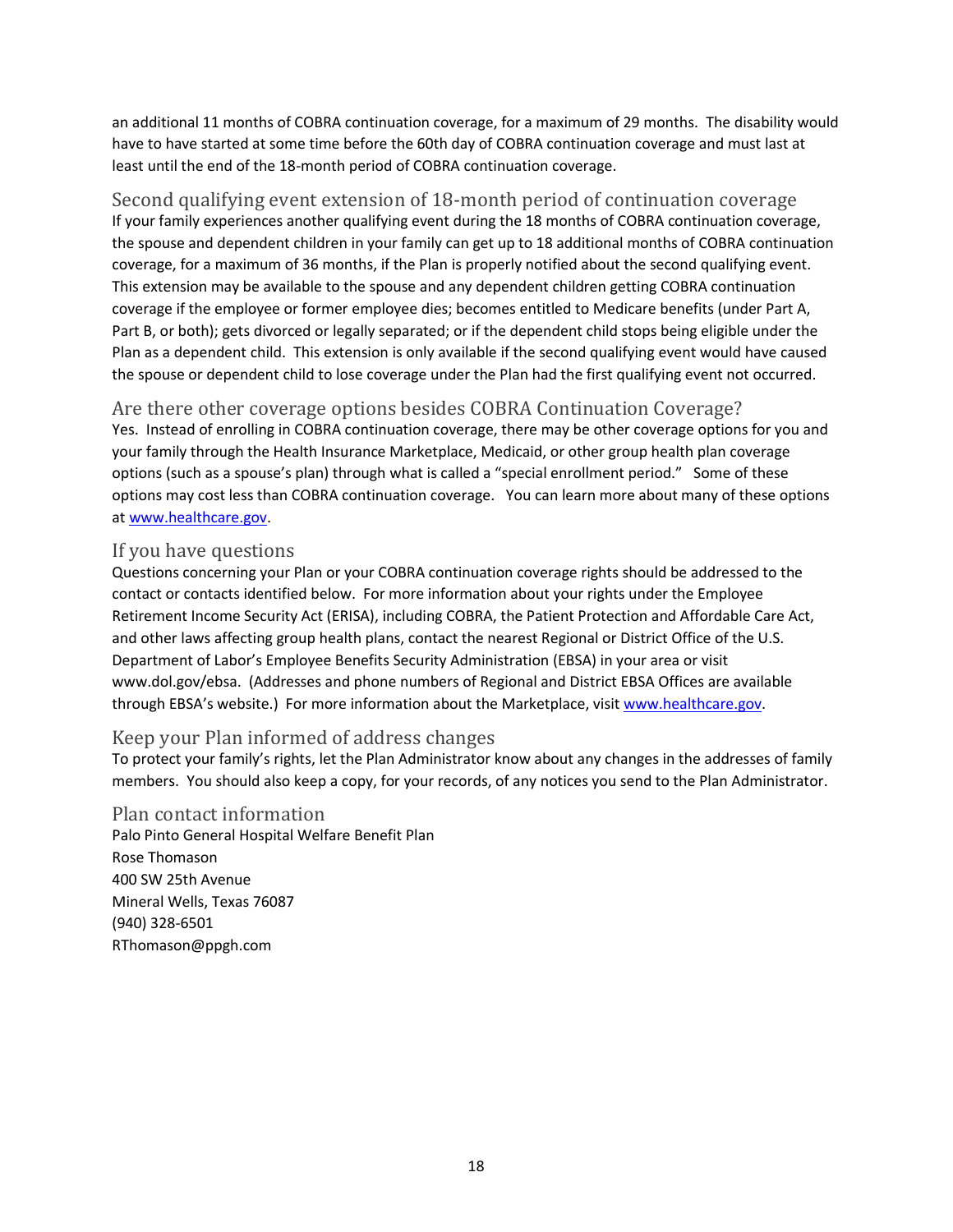## Modelo de aviso general de los derechos de la cobertura de continuación de COBRA

*(para que usen los planes de salud grupales de un solo empleador)*

## \*\*Derechos de la cobertura de continuación conforme a la ley COBRA\*\*

### Introducción

Le enviamos este aviso porque recientemente obtuvo la cobertura de un plan de salud grupal (el Plan). Este aviso contiene información importante acerca de su derecho a recibir la cobertura de continuación de COBRA, que es una extensión temporal de la cobertura del Plan. **Este aviso explica la cobertura de continuación de COBRA, el momento en el que usted y su familia pueden recibirla, y lo que usted puede hacer para proteger su derecho a obtenerla.** Al ser elegible para la cobertura de COBRA, también puede ser elegible para otras opciones que pueden costarle menos que la cobertura de continuación de COBRA.

El derecho a recibir la cobertura de continuación de COBRA se originó gracias a una ley federal, la Ley Ómnibus Consolidada de Reconciliación Presupuestaria (COBRA, por sus siglas en inglés) de 1985. Usted y otros familiares suyos pueden disponer de la cobertura de continuación de COBRA cuando se termine la cobertura de salud grupal. Para obtener más información acerca de sus derechos y obligaciones conforme al Plan y a la ley federal, debe revisar el resumen de la descripción del Plan o comunicarse con el administrador del Plan.

**Al perder la cobertura de salud grupal, puede haber otras opciones disponibles.** Por ejemplo, puede ser elegible para comprar un plan individual a través del mercado de seguros médicos. Al inscribirse en la cobertura a través del mercado de seguros médicos, puede cumplir con los requisitos para tener menores costos en las primas mensuales y gastos propios más bajos. Asimismo, puede tener derecho a un período de inscripción especial de 30 días en otro plan de salud grupal para el cual sea elegible (como un plan del cónyuge), aunque ese plan generalmente no acepte afiliados de último momento.

## ¿Qué es la cobertura de continuación de COBRA?

La cobertura de continuación de COBRA es la continuación de la cobertura del Plan cuando esta debería terminar debido a un evento determinado de la vida. Este acontecimiento también se conoce como "evento especifico". Los eventos específicos se incluyen más abajo en este aviso. Después de un evento especifico, la cobertura de continuación de COBRA debe ofrecerse a cada persona considerada un "beneficiario que cumple con los requisitos". Usted, su cónyuge y sus hijos dependientes podrían convertirse en beneficiarios que cumplan con los requisitos si la cobertura del Plan se pierde debido al evento especifico. Según el Plan, los beneficiarios que cumplan con los requisitos y que elijan la cobertura de continuación de COBRA must payla cobertura de continuación de COBRA.

Si usted es un empleado, se convertirá en un beneficiario que cumple con los requisitos si pierde la cobertura del Plan debido a estos eventos especificos:

- sus horas de empleo se reducen; o
- su empleo termina por un motivo que no sea una falta grave de su parte.

Si usted es el cónyuge del empleado, se convertirá en un beneficiario que cumple con los requisitos si pierde la cobertura del Plan debido a estos eventos especificos: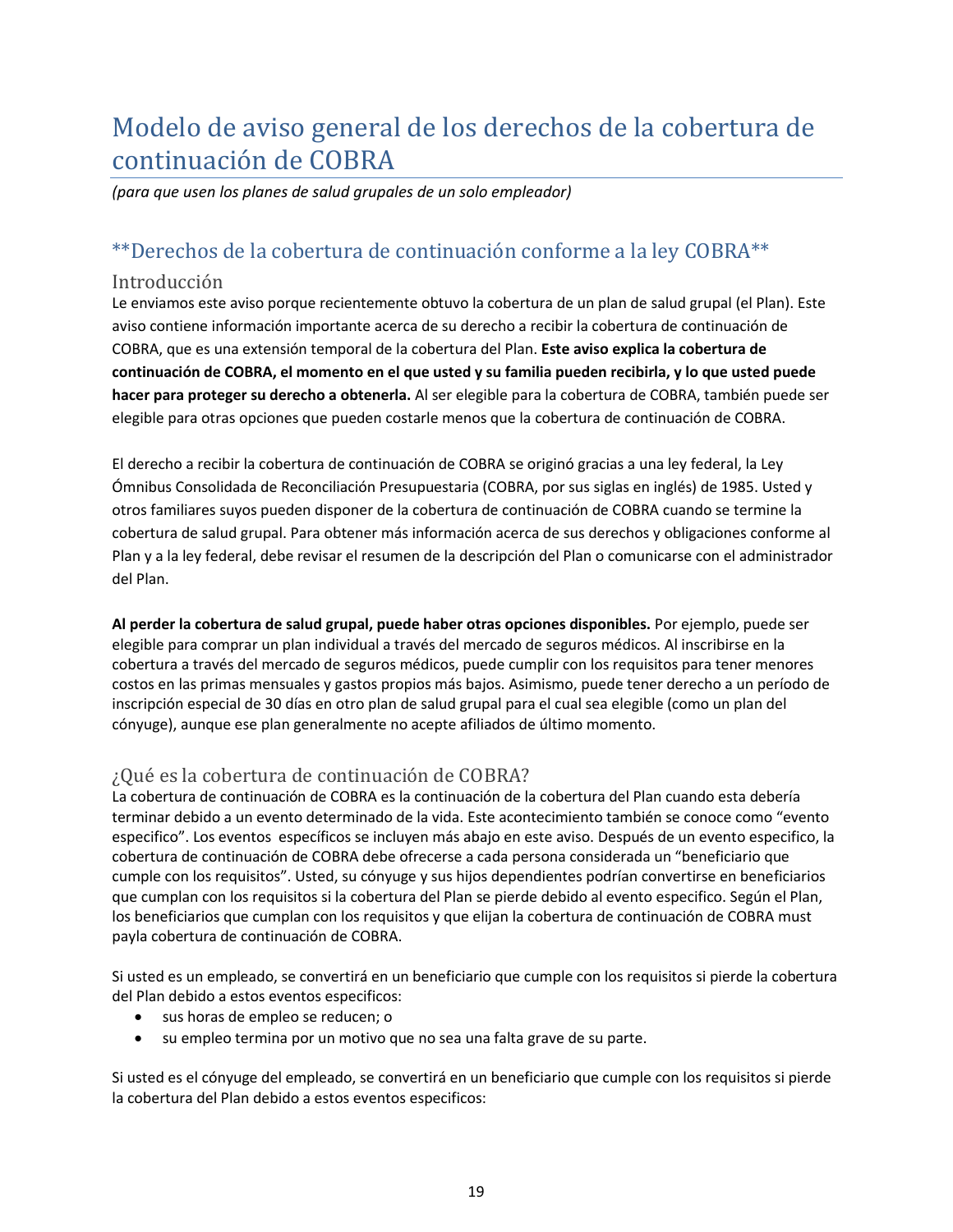- su cónyuge muere;
- las horas de empleo de su cónyuge se reducen;
- el empleo de su cónyuge termina por un motivo que no sea una falta grave por parte de su cónyuge;
- su cónyuge adquiere el derecho a recibir los beneficios de Medicare (Parte A, Parte B o ambas); o
- se divorcia o se separa legalmente de su cónyuge.

Sus hijos dependientes se convertirán en beneficiarios que cumplen con los requisitos si pierden la cobertura del Plan debido a estos eventos especificos:

- el empleado cubierto muere;
- las horas de empleo del empleado cubierto se reducen;
- el empleo del empleado cubierto termina por un motivo que no sea una falta grave por parte del empleado cubierto;
- el empleado cubierto adquiere el derecho a recibir los beneficios de Medicare (Parte A, Parte B o ambas);
- los padres se divorcian o se separan legalmente; o el hijo deja de ser elegible para la cobertura del Plan como "hijo dependiente".

### ¿Cuándo está disponible la cobertura de continuación de COBRA?

El Plan ofrecerá la cobertura de continuación de COBRA a los beneficiarios que cumplan con los requisitos solamente después de que se le informe al administrador del Plan que ha ocurrido un evento especifico. El empleador debe notificar los siguientes eventos habilitantes al administrador del Plan:

- la terminación del empleo o la reducción de las horas de empleo;
- la muerte del empleado;
- el hecho de que el empleado adquiera el derecho a recibir los beneficios de Medicare (Parte A, Parte B o ambas).

**Para todos los otros eventos especificos (divorcio o separación legal del empleado y el cónyuge, o hijo dependiente que pierde la elegibilidad para la cobertura como hijo dependiente), debe avisarle al administrador del Plan en los 60 días posteriores a que se produzca el evento habilitante. Debe proporcionarle este aviso a:** 

**Rose Thomason Directora de Recursos Humanos 400 SW 25th Avenue Mineral Wells, Texas 76087 (940) 328-6501 RThomason@ppgh.com** 

## ¿Cómo se proporciona la cobertura de continuación de COBRA?

Después de que el administrador del Plan recibe el aviso de que se ha producido un evento especifico, la cobertura de continuación de COBRA se ofrecerá a cada uno de los beneficiarios que cumplan con los requisitos. Cada beneficiario que cumpla con los requisitos tendrá su propio derecho a elegir la cobertura de continuación de COBRA. Los empleados cubiertos pueden elegir la cobertura de continuación de COBRA en nombre de su cónyuge y los padres pueden elegir la cobertura de continuación de COBRA en nombre de sus hijos.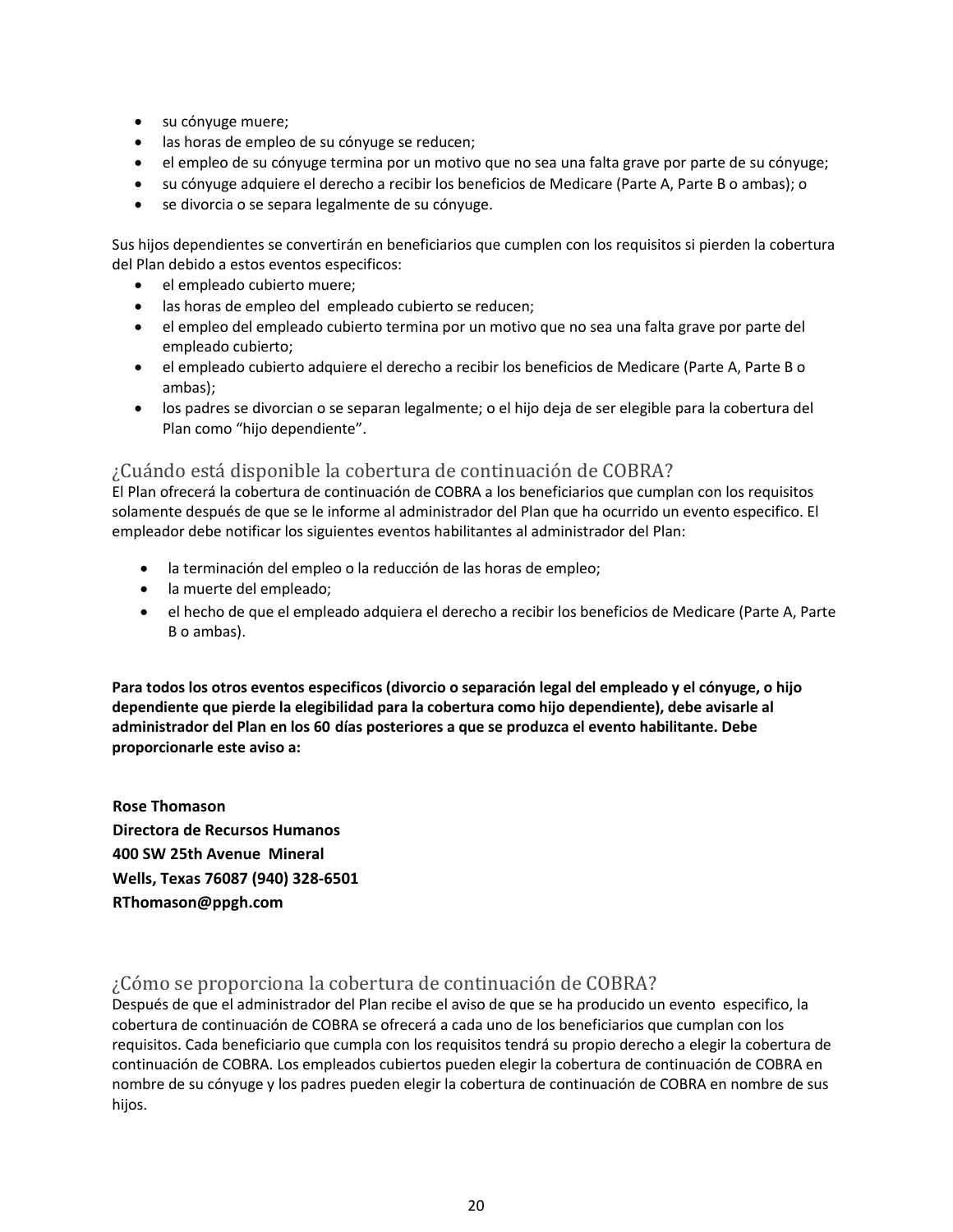La cobertura de continuación de COBRA es la continuación temporal de la cobertura debido a la terminación del empleo o a la reducción de las horas de trabajo, y en general dura 18 meses. Determinados eventos especificos, o un segundo evento especifico durante el período inicial de cobertura, pueden permitir que el beneficiario reciba un máximo de 36 meses de cobertura.

También hay otros motivos por los cuales este período de 18 meses de la cobertura de continuación de COBRA puede prolongarse:

## Extensión por discapacidad del período de 18 meses de la cobertura de continuación de COBRA

Si el Seguro Social determina que usted o alguien de su familia que esté cubierto por el Plan tiene una discapacidad y usted le avisa al respecto al administrador del Plan en el plazo correspondiente, usted y toda su familia pueden recibir una estensión adicional de hasta 11 meses de cobertura de continuación de COBRA, por un máximo de 29 meses. La discapacidad debe haber comenzado en algún momento antes de los 60 días de la cobertura de continuación de COBRA y debe durar al menos hasta el final del período de 18 meses de la cobertura de continuación de COBRA.

## Extensión por un segundo evento especifico del período de 18 meses de la cobertura de continuación de COBRA

Si su familia sufre otro evento especifico durante los 18 meses de la cobertura de continuación de COBRA, su cónyuge y sus hijos dependientes pueden recibir hasta 18 meses adicionales de cobertura de continuación de COBRA, por un máximo de 36 meses, si se le avisa al Plan como corresponde acerca del segundo evento especifico. Esta extensión puede estar disponible para el cónyuge y cualquier hijo dependiente que reciba la cobertura de continuación de COBRA en el caso de que el empleado o exempleado muera, adquiera el derecho a recibir los beneficios de Medicare (Parte A, Parte B o ambas), se divorcie o se separe legalmente, o si el hijo dependiente deja de ser elegible en el Plan como hijo dependiente. Esta extensión solo está disponible en el caso de que el segundo evento especifico hubiese hecho que el cónyuge o el hijo dependiente pierda la cobertura del Plan si no se hubiese producido el primer evento especifico.

### ¿Hay otras opciones de cobertura además de la cobertura de continuación de COBRA?

Sí. En lugar de inscribirse en la cobertura de continuación de COBRA, puede haber otras opciones de cobertura para usted y su familia a través del mercado de seguros médicos, Medicaid u otras opciones de un plan de salud grupal (por ejemplo, el plan de su cónyuge) mediante lo que se denomina un "período de inscripción especial". Es posible que algunas de estas opciones cuesten menos que la cobertura de continuación de COBRA. Puede encontrar más información sobre muchas de estas opciones en www.healthcare.gov.

### Si tiene preguntas

Las preguntas acerca de su Plan o de sus derechos a recibir la cobertura de continuación de COBRA deben enviarse al contacto o los contactos identificados abajo. Para obtener más información sobre sus derechos según la Ley de Seguridad de los Ingresos de Jubilación de los Empleados (ERISA, por sus siglas en inglés), incluida la ley COBRA, la Ley de Atención Médica (de bajo costo) y la Protección al Paciente, y otras leyes que afectan a los planes de salud grupales, comuníquese con la oficina regional o de distrito más cercana de la Administración de Seguridad de Beneficios para Empleados (EBSA, por sus siglas en inglés) del Departamento de Trabajo de Estados Unidos en su área, o visite www.dol.gov/ebsa. (Las direcciones y los números de teléfono de las oficinas regionales y de distrito de EBSA están disponibles en el sitio web de EBSA). Para obtener más información acerca del mercado de seguros médicos, visit[e www.HealthCare.gov.](http://www.healthcare.gov/)